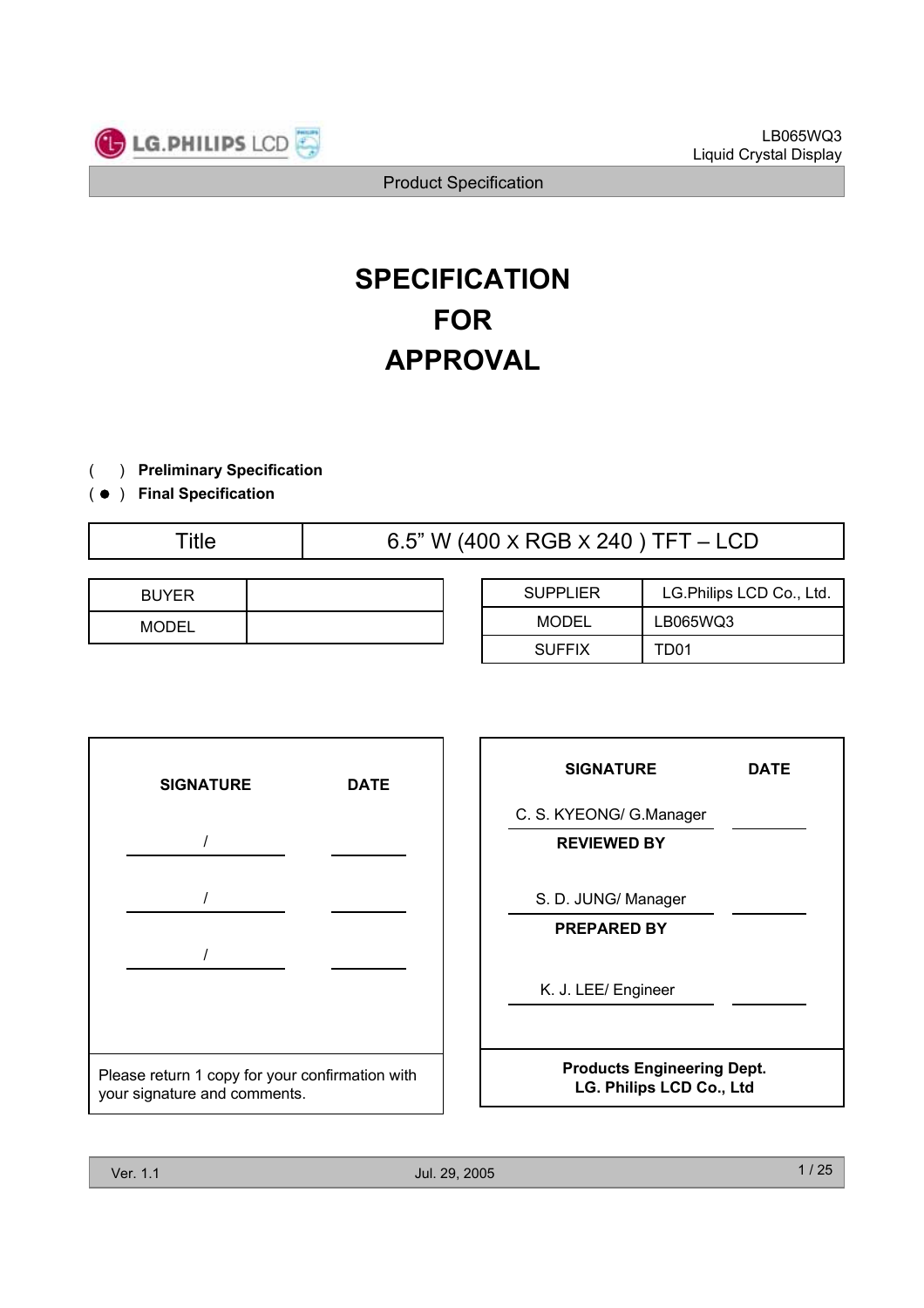

# **Contents**

| No      | Item                               | Page           |
|---------|------------------------------------|----------------|
|         | Cover                              | 1              |
|         | Contents                           | $\overline{2}$ |
|         | Record of Revision                 | 3              |
| 1       | Summary                            |                |
| 2       | Feature                            |                |
| 3       | <b>General Specification</b>       | 5              |
| 4       | Absolute Maximum Rating            |                |
| 5       | <b>Electrical Specification</b>    | 6              |
| $5 - 1$ | <b>Electrical Characteristics</b>  |                |
| $5-2$   | Interface Connection               | $\overline{7}$ |
| $5 - 3$ | <b>Signal Timing Specification</b> | 10             |
| $5 - 4$ | Signal Timing Waveform             | 11             |
| $5-5$   | Color Input Data Reference         | 12             |
| $5-6$   | Power Sequence                     | 13             |
| 6       | <b>Optical Specification</b>       | 14             |
| 7       | <b>Mechanical Characteristics</b>  | 18             |
| 8       | <b>Reliability Test</b>            | 22             |
| 9       | <b>International Standard</b>      | 23             |
| $9 - 1$ | Safety                             |                |
| $9 - 2$ | <b>EMC</b>                         |                |
| 10      | Packing                            | 23             |
| $10-1$  | Designation of LOT Mark            |                |
| $10-2$  | Packing Form                       |                |
| 11      | Precaution                         | 24             |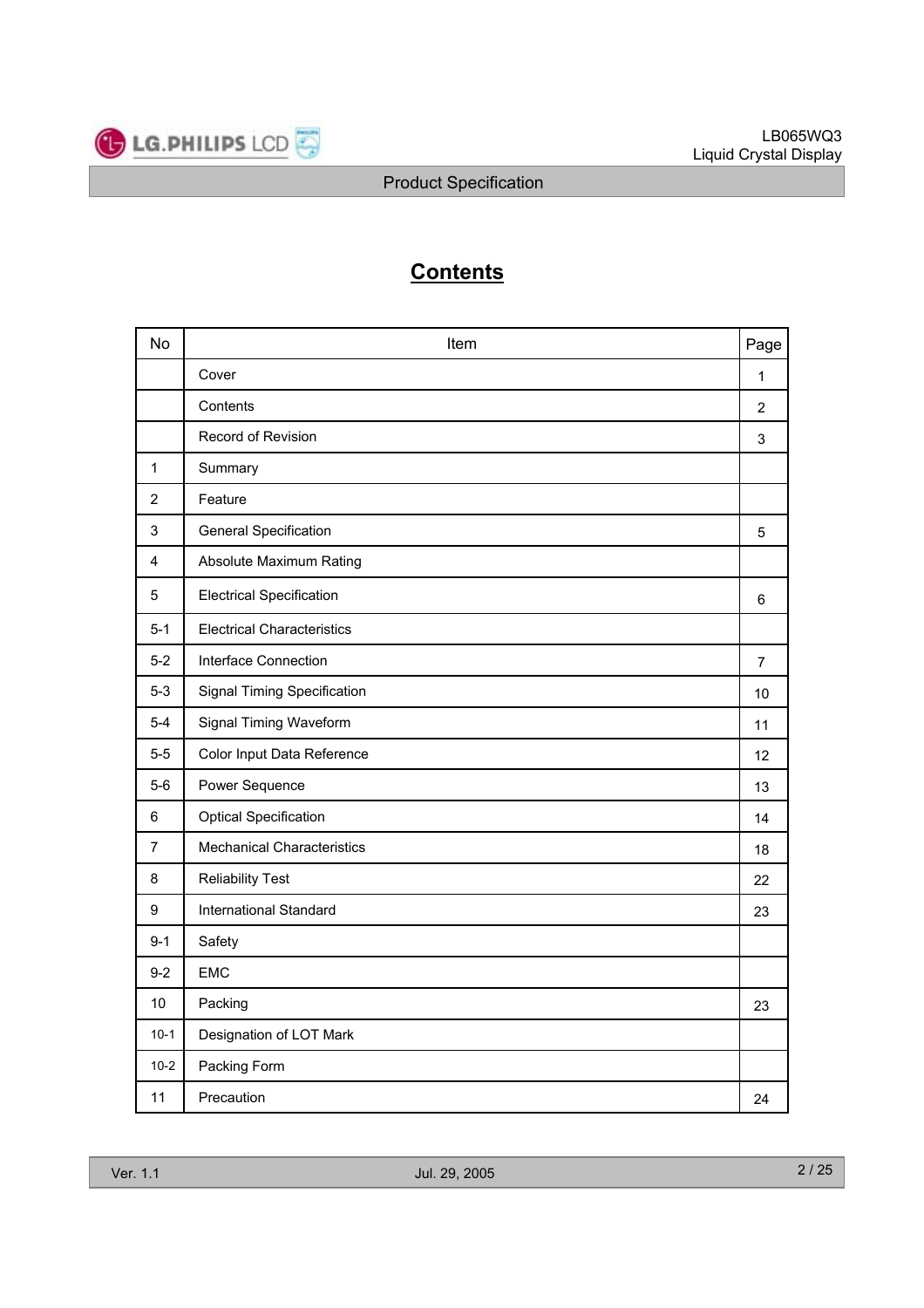

# **Record of Revision**

| Rev. No | Rev. Date    | Page    | Description                                                            | Note |
|---------|--------------|---------|------------------------------------------------------------------------|------|
| $1.0\,$ | Jun. 1. 2005 | $\Box$  | First Draft (Final)                                                    |      |
| 1.1     | Jul.26.2005  | 20      | 7. Michanical Characteristics : Rear View - Pin No. of Input Connector |      |
|         |              | $\bf 8$ | Table 3.: Pin 11 : DE -> VS, Pin12 : VS -> DE                          |      |
|         |              |         |                                                                        |      |
|         |              |         |                                                                        |      |
|         |              |         |                                                                        |      |
|         |              |         |                                                                        |      |
|         |              |         |                                                                        |      |
|         |              |         |                                                                        |      |
|         |              |         |                                                                        |      |
|         |              |         |                                                                        |      |
|         |              |         |                                                                        |      |
|         |              |         |                                                                        |      |
|         |              |         |                                                                        |      |
|         |              |         |                                                                        |      |
|         |              |         |                                                                        |      |
|         |              |         |                                                                        |      |
|         |              |         |                                                                        |      |
|         |              |         |                                                                        |      |
|         |              |         |                                                                        |      |
|         |              |         |                                                                        |      |
|         |              |         |                                                                        |      |
|         |              |         |                                                                        |      |
|         |              |         |                                                                        |      |
|         |              |         |                                                                        |      |
|         |              |         |                                                                        |      |
|         |              |         |                                                                        |      |
|         |              |         |                                                                        |      |
|         |              |         |                                                                        |      |
|         |              |         |                                                                        |      |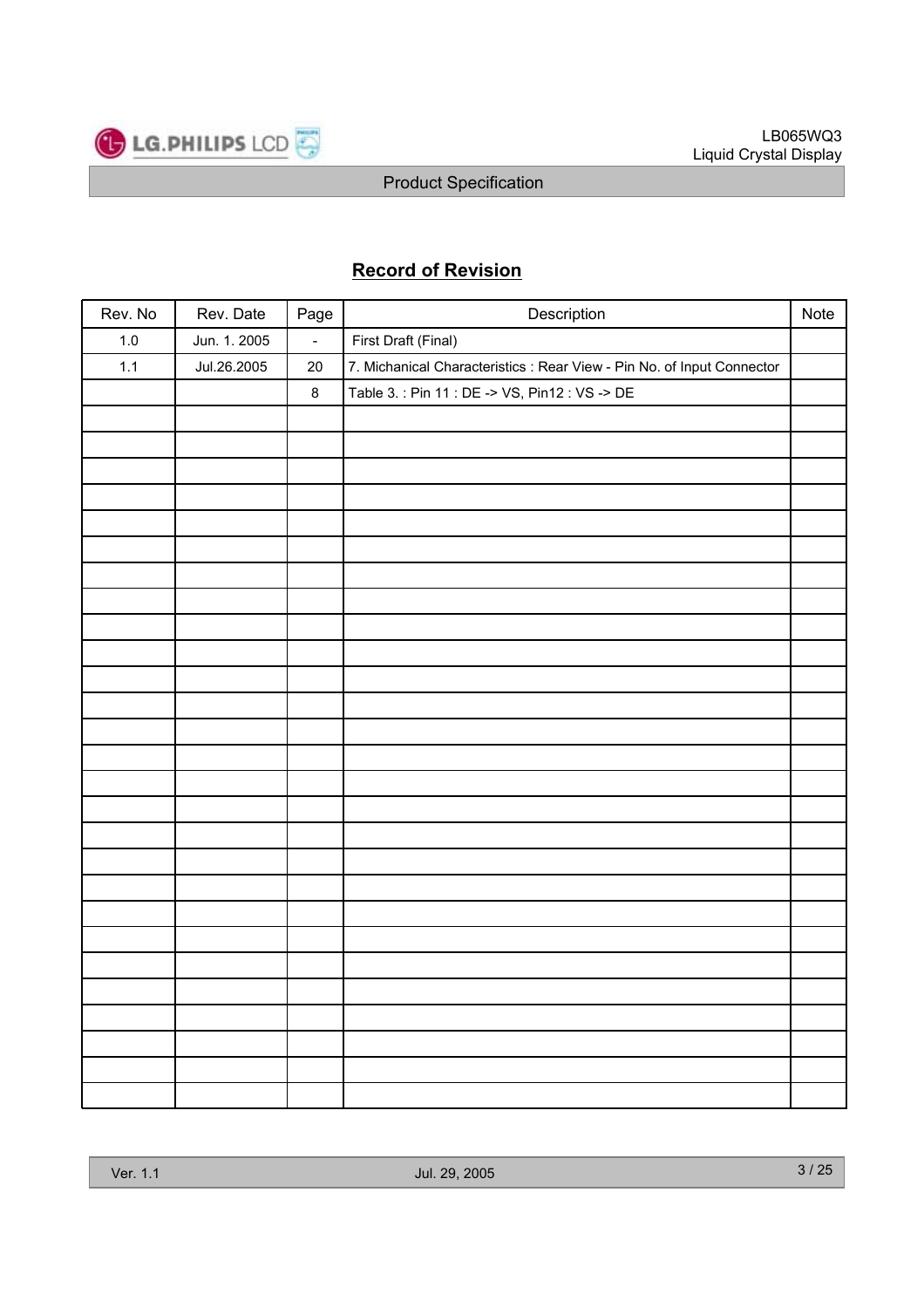

# **1. Summary**

This module utilizes amorphous silicon thin film transistors and a 16:9 aspect ratio. A 6.5" active matrix liquid crystal display allows full color to be displayed.

The applications are Portable DVD, Amusement and others AV system.

# **2. Feature**

- Utilizes a panel with a 16:9 aspect ratio, which makes the module suitable for use in wide-screen systems.
- The 6.5" screen produces a high resolution image that is composed of 96,000 pixel elements in a stripe arrangement.
- Wide viewing angle technology is employed.
- [The most suitable viewing direction is in the 6 o'clock direction.]
- By adopting an active matrix drive, a picture with high contrast is realized.
- A thin, light and compact module is accomplished through the use of COG mounting technology.
- By adopting a high aperture panel, high transmittance color filter and high transmission polarizing plates, transmittance ratio is realized.
- Gray scale or the brightness of the sub-pixel color is determined with a 6-bit gray scale signal.

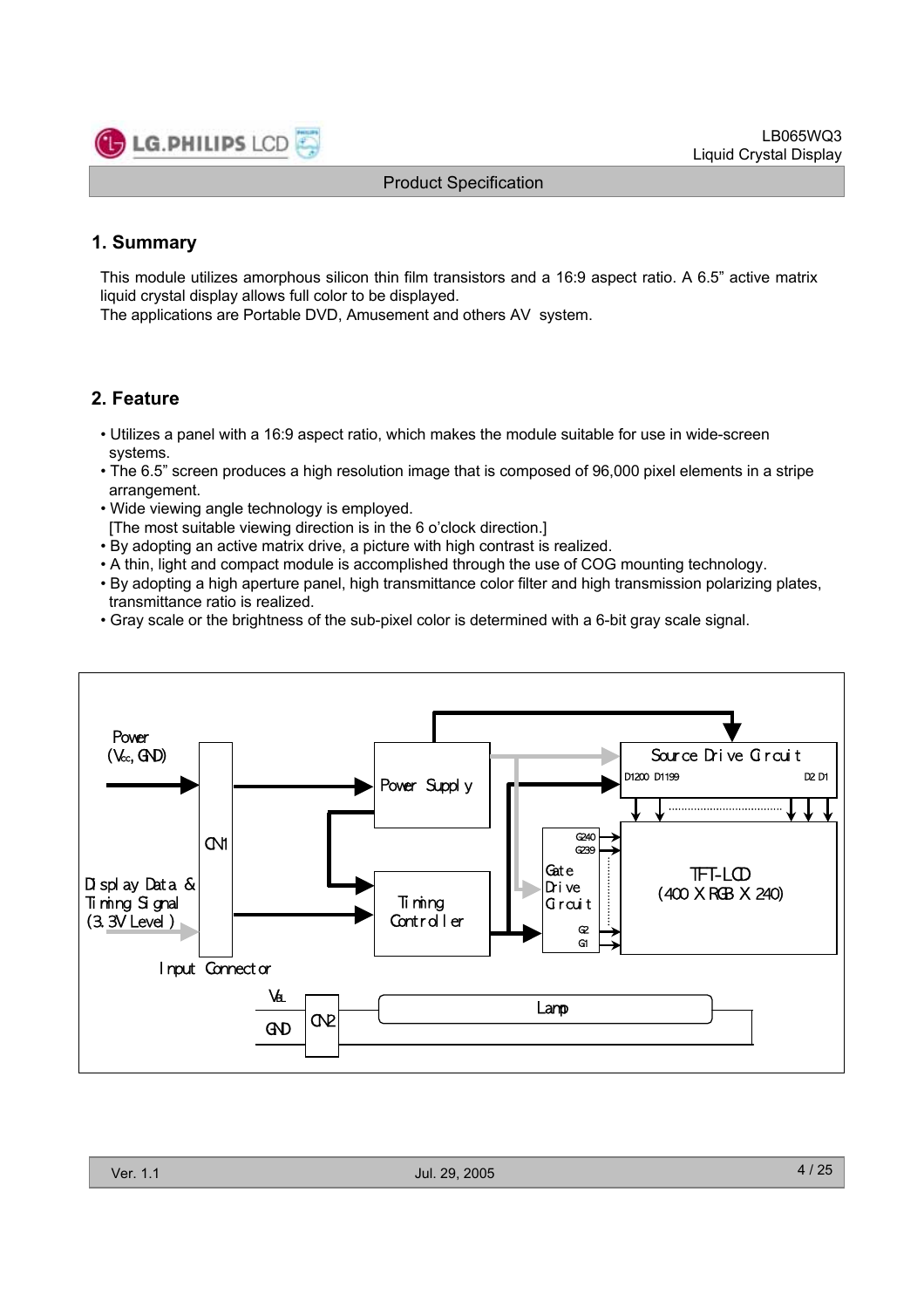

# **3. General Specification**

| <b>Characteristic Item</b> | <b>Specification</b>              |  |  |
|----------------------------|-----------------------------------|--|--|
| Signal Interface           | Digital Interface (CMOS TTL)      |  |  |
| Display Mode               | Normally White, Transmitting Type |  |  |
| Screen Size (Diagonal)     | $6.5$ " (16.5cm)                  |  |  |
| <b>Outline Dimension</b>   | 155.3mm (H) X 91mm (V) X 10mm (D) |  |  |
| <b>Active Area</b>         | 143.4mm (H) X 79.32mm (V)         |  |  |
| Number Of Dots             | $400(H)$ X 3(R,G,B) X 240(V)      |  |  |
| <b>Color Depth</b>         | 6 Bit, 262,144 Colors             |  |  |
| <b>Pixel Pitch</b>         | 0.2208mm(H) $\times$ 0.2070mm(V)  |  |  |
| Color Filter Array         | <b>RGB Vertical Stripes</b>       |  |  |
| Power Consumption          | 4.2 Watt(Typ)                     |  |  |
| Weight                     | $165$ g(Typ)                      |  |  |
| <b>Backlight</b>           | CCFL (L Type)                     |  |  |
| <b>Surface Treatment</b>   | <b>Anti-Glare Treatment</b>       |  |  |

# **4. Absolute Maximum Rating**

The following are maximum values which, if exceeded, may cause faulty operation or damage to the unit.

#### **Table 1. Absolute Maximum Rating**

| Parameter                 | Symbol |        | Value       | Unit       | <b>Note</b>             |  |
|---------------------------|--------|--------|-------------|------------|-------------------------|--|
|                           |        | Min.   | Max.        |            |                         |  |
| Power Input Voltage       | VCC    | $-0.3$ | $Vec + 0.3$ | <b>Vdc</b> | at $25 \pm 5^{\circ}$ C |  |
| Operating Temperature(Tp) | Тор    | -30    | 85          | °C         | $*4-1,2,3$              |  |
| Storage Temperature       | Tst    | -40    | 85          | °C         | $*4-1,2$                |  |

[Note 4-1] This rating applies to all parts of the module and should not be exceeded.

[Note 4-2] Maximum wet-bulb temperature is 60°C. Condensation of dew must be avoided as electrical current leaks will occur, causing a degradation of performance specification.

[Note 4-3] The operating temperature only guarantees operation of the circuit and doesn't guarantee all the contents of Electro-optical specification.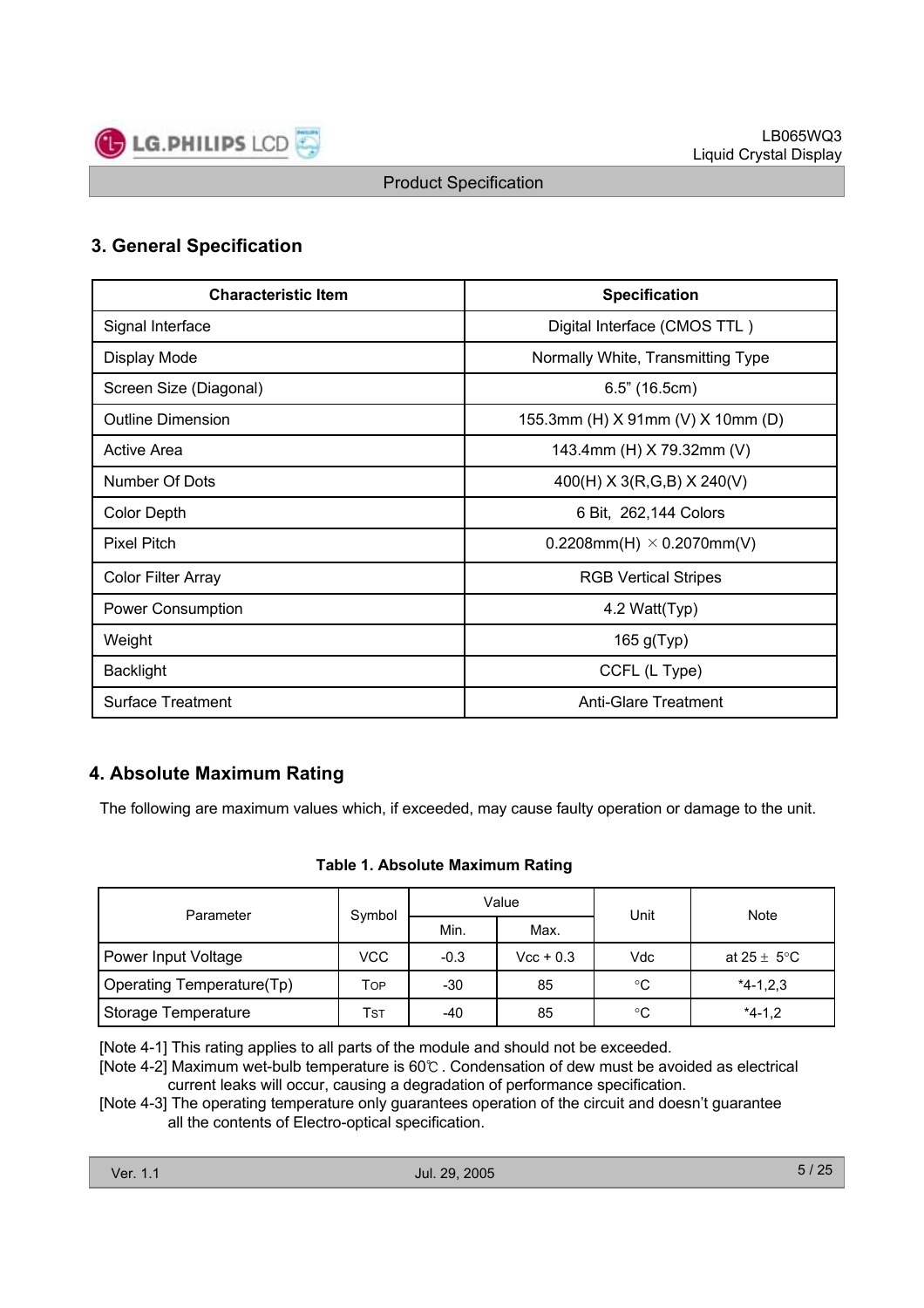

# **5. Electrical Specification**

# **5-1. Electrical Characteristics**

The LB065WQ3-TD01 requires two power inputs. One is employed to power the LCD electronics and to drive the TFT array and liquid crystal. The second input which powers the CCFL, is typically generated by an inverter. The inverter is an external unit to the LCD.

| Parameter                    | Symbol       |            | Unit         | <b>Note</b> |            |                           |
|------------------------------|--------------|------------|--------------|-------------|------------|---------------------------|
|                              |              | Min.       | Max.<br>Typ. |             |            |                           |
| Module:                      |              |            |              |             |            |                           |
| Power Supply Input Voltage   | <b>VCC</b>   | 3.0        | 3.3          | 3.6         | Vdc        |                           |
| Power Supply Input Current   | $I_{\rm CC}$ | 105        | 133          | 165         | mA         | $*5-1$                    |
| Power Consumption            | Pc           |            | 0.44         | 0.60        | Watt       | $*5-1$                    |
|                              |              |            |              |             |            |                           |
| Lamp:                        |              |            |              |             |            |                           |
| <b>Operating Voltage</b>     | $V_{BL}$     | 520(6.5mA) | 550(6mA)     | 670(3mA)    | $V_{RMS}$  | $±10$ [%]                 |
| <b>Operating Current</b>     | $I_{BL}$     | 3.0        | 6.0          | 6.5         | $mA_{RMS}$ |                           |
|                              | $f_{BL}$     | 40         |              | 60          | kHz        | $*5-2$                    |
| <b>Operating Frequency</b>   |              | 40         |              | 80          | kHz        | $*5 - 3$                  |
|                              |              |            |              | 1440        | $V_{RMS}$  | $T_a = 25^\circ \text{C}$ |
| Kick-Off Voltage (*5-4)      | Vs           |            |              | 1720        | $V_{RMS}$  | $T_a = -30^{\circ}$       |
| Discharge Stabilization Time | Ts           |            |              | 3           | Min        | $*5-5$                    |
| <b>Power Consumption</b>     | $P_{BL}$     |            | 3.30         | 3.63        | Watt       | at<br>$I_{BL}$ =TYP       |
| Life Time                    |              | 20,000     |              |             | Hrs        | $*5-6$                    |

| <b>Table 2. Electrical Characteristics</b> |
|--------------------------------------------|
|--------------------------------------------|

#### Note)

**The design of the inverter must have specifications for the lamp in LCD Assembly.** The performance of the Lamp in LCM, for example, life time or brightness, is extremely influenced by the characteristics of the DC-AC inverter. So all the parameters of an inverter should be carefully designed so as not to produce too much leakage current from high-voltage output of the inverter. When you design or order the inverter, please make sure unwanted lighting not caused by the mismatch of the lamp and the inverter(no lighting, flicker, etc) never occur. When you confirm it, the LCD Assembly should be operated in the same condition as installed in your instrument.

[Note 5-1] VCC=5.0V, 25 $\degree$ C, f<sub>V</sub> (frame frequency) = 60Hz condition, whereas mosaic pattern(Typ), full black pattern(Max) is displayed.

[Note 5-2] This frequency range means the range to keep within ±10% change of electrical and optical characteristics.

[Note 5-3] This frequency range means not affecting to lamp life and reliability characteristics. (The lamp frequency should be selected as different as possible from display horizontal synchronous signal (Including harmonic frequency of this scanning frequency) to avoid "Beat" interference which may be observed on the screen as horizontal stripes like moving wave.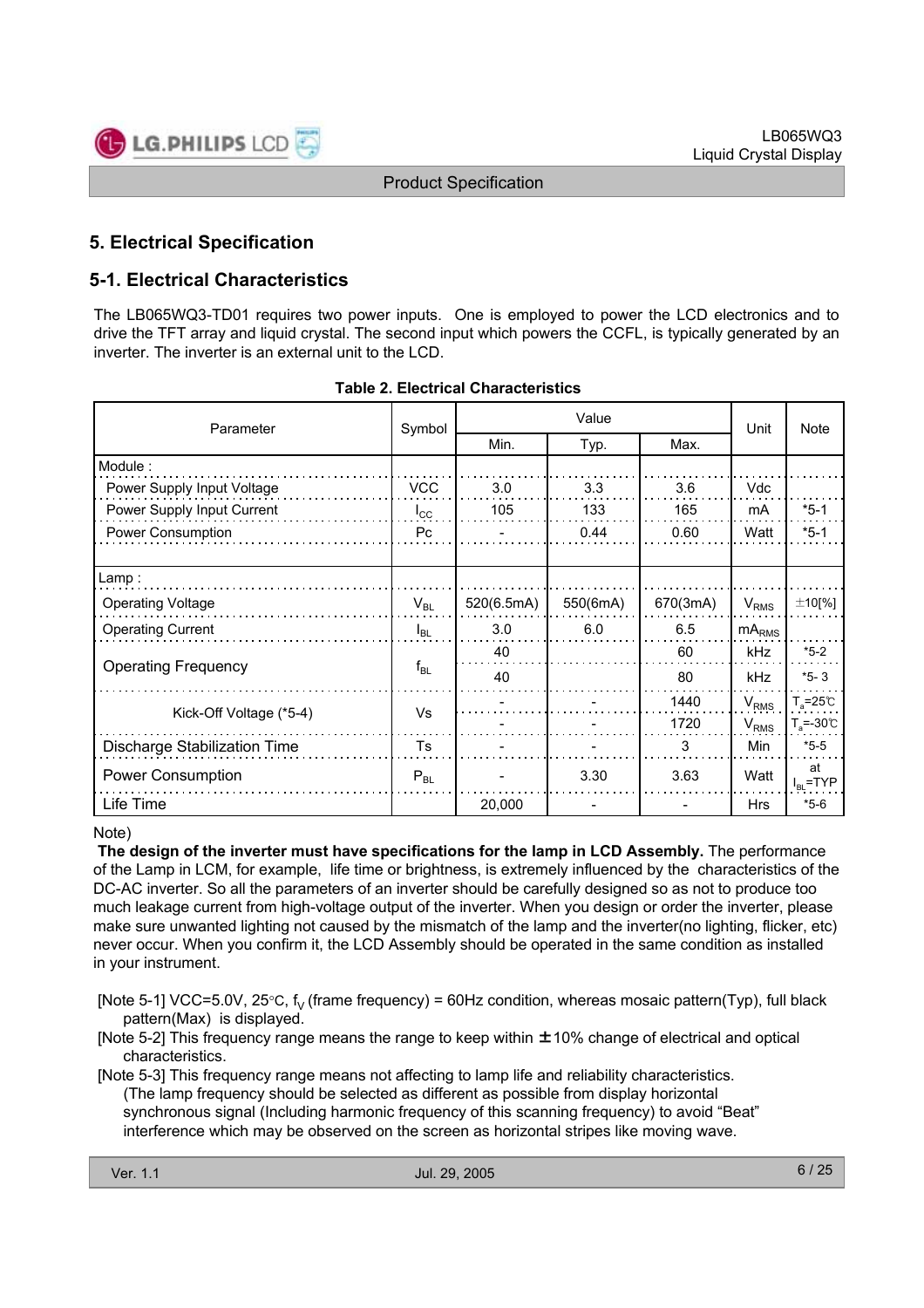

This phenomenon is caused by interference between lamp (CCFL) lighting frequency and LCD horizontal synchronous signal.)

. [Note 5-4] The "MAX" of "Kick-Off Voltage" means the minimum voltage for inverter to turn on the CCFL normally in the LCD module. However this isn't the values that we can assure stability of starting lamp on condition that the module is installed in your set.

It should be careful that "Kick-Off Voltage" is changed by an increase of stray capacitance in your set, inverter method, value of ballast capacitor in your inverter and so on.

Especially, the value of "Kick-Off Voltage" is higher in low temperature condition than innormal temperature condition, because impedance of CCFL is increased.

The voltage above  $V_S$  should be applied to the lamps for more than 1 second for start-up.

Otherwise, the lamps may not be turned on. The used lamp current is the lamp typical current.

[Note 5-5] The time needed to achieve not less than 95% brightness of the center part of lamp. The brightness of the lamp after being lighted for 5 minutes is defined as 100%.

[Note 5-6] "Life time" is defined as the time that the lamp brightness decreases to 50% from original brightness at  $I_{BL}$ =TYP; continuous lighting,  $T_a$ =25°C.

Requirements for a system inverter design, which is intended to have a better display performance, a better power efficiency and a more reliable lamp, are as follows. It shall help increase the lamp lifetime and reduce leakage current. Inverter should be designed to be subject to the conditions below

A. The asymmetry rate of the inverter waveform should be less than 10%.

B. The distortion rate of the waveform should be within  $\sqrt{2} \pm 10\%$ .

\* Inverter output waveform had better be more similar to ideal sine wave.





C. There should not be any spikes in the waveform.

D. Lamp current should not exceed the "MAX" value under the "Operating Temperature". (It is prohibited to exceed the "MAX" value even if it is operated in the guaranteed temperature). When lamp current exceed the maximum value for a long time, it may cause a smoking and Ignition. Therefore, it is recommended that the inverter have the current limited circuit that is used as a protection circuit and/or the lamp current-controlled inverter.

 Do not attaches a conducting tape to lamp connecting wire. If the lamp wire attach to a conducting tape, TFT-LCD Module has a low luminance and the inverter has abnormal action. Because leakage current is occurred between lamp wire and conducting tape.

# **5-2. Interface Connection**

This LCD employs two interface connections, 40-pin connector is used for the module electronics interface and the other is used for the integral backlight system.

The interface connector is a model **FH12K-40S-0.5SH** manufactured by HIROSE.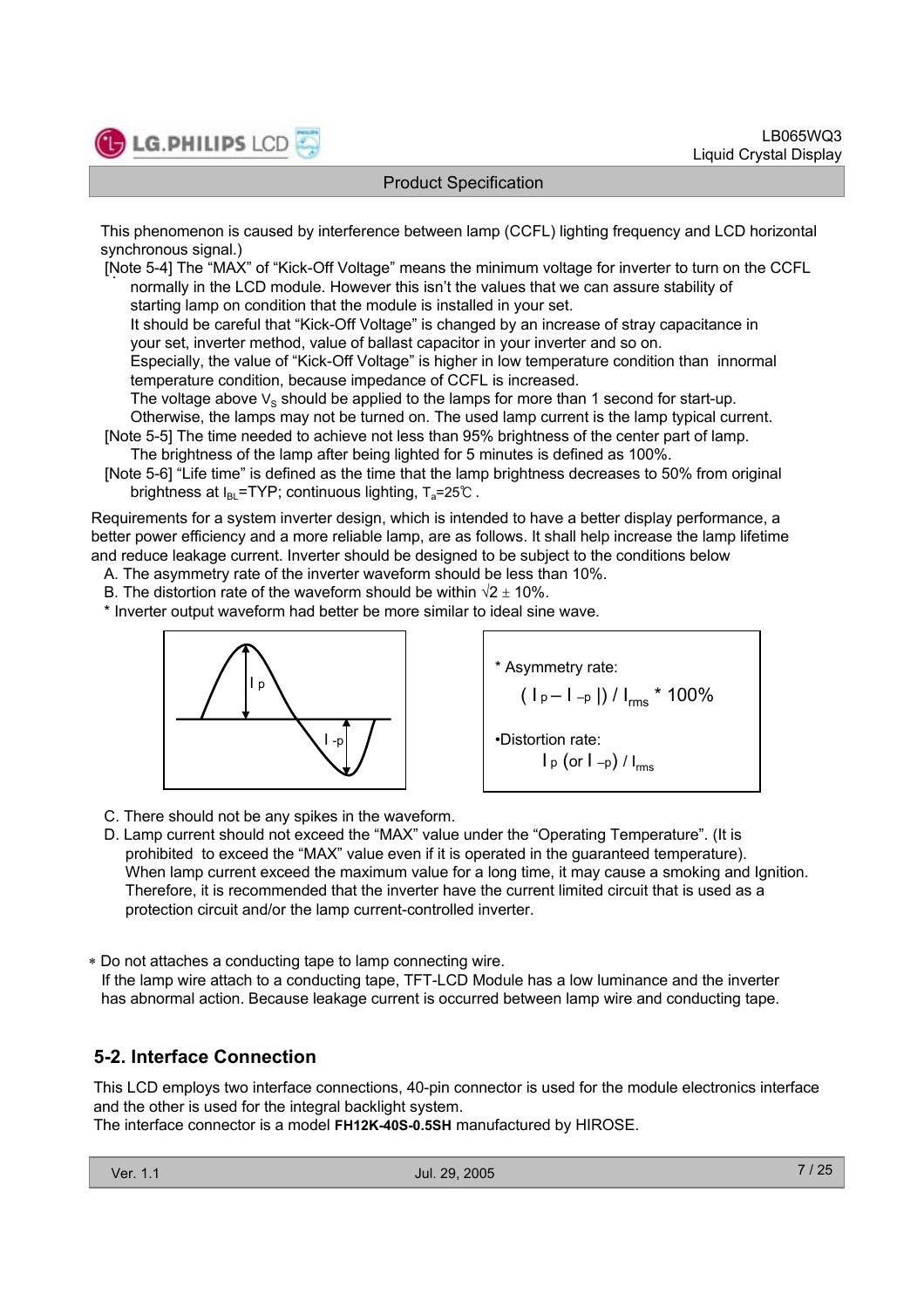

# **Table 3. Module Connector Pin Configuration (CN1)**

| Pin                     | Symbol         | Description            | <b>Notes</b>                          |
|-------------------------|----------------|------------------------|---------------------------------------|
| $\mathbf{1}$            | <b>VDD</b>     | Power Input            | +3.3VCC Power Supply Input, Note 5-8  |
| $\boldsymbol{2}$        | <b>VDD</b>     | Power Input            |                                       |
| 3                       | <b>VDD</b>     | Power Input            |                                       |
| $\overline{\mathbf{4}}$ | <b>VDD</b>     | Power Input            |                                       |
| 5                       | <b>GND</b>     | Ground                 | Connect to VSS, Note 5-7              |
| 6                       | <b>GND</b>     | Ground                 |                                       |
| $\overline{7}$          | N.C            | No Connection          | Do Not Connect                        |
| 8                       | N.C            | No Connection          |                                       |
| 9                       | <b>GND</b>     | Ground                 | Connect to VSS, Note 5-7              |
| 10                      | N.C            | No Connection          |                                       |
| 11                      | <b>VS</b>      | <b>Vertical Sync</b>   | <b>Veritcal Sync Signal</b>           |
| 12                      | <b>DE</b>      | Data Enable            | Data Enable Signal                    |
| 13                      | <b>HS</b>      | <b>Horizontal Sync</b> | <b>Horizontal Sync Signal</b>         |
| 14                      | <b>GND</b>     | Ground                 |                                       |
| 15                      | B <sub>5</sub> | <b>Blue Data</b>       | Blue Data Most Significant Bit(MSB)   |
| 16                      | <b>B4</b>      | <b>Blue Data</b>       |                                       |
| 17                      | B <sub>3</sub> | <b>Blue Data</b>       |                                       |
| 18                      | <b>GND</b>     | Ground                 | Connect to VSS, Note 5-7              |
| 19                      | <b>B2</b>      | <b>Blue Data</b>       |                                       |
| 20                      | <b>B1</b>      | <b>Blue Data</b>       |                                       |
| 21                      | B <sub>0</sub> | <b>Blue Data</b>       | Blue Data Least Significant Bit(LSB)  |
| 22                      | <b>GND</b>     | Ground                 | Connect to VSS, Note 5-7              |
| 23                      | G <sub>5</sub> | Green Data             | Green Data Most Significant Bit(MSB)  |
| 24                      | G4             | Green Data             |                                       |
| 25                      | G <sub>3</sub> | Green Data             |                                       |
| 26                      | <b>GND</b>     | Ground                 | Connect to VSS, Note 5-7              |
| 27                      | G <sub>2</sub> | Green Data             |                                       |
| 28                      | G <sub>1</sub> | Green Data             |                                       |
| 29                      | G <sub>0</sub> | Green Data             | Green Data Least Significant Bit(LSB) |
| 30                      | <b>GND</b>     | Ground                 | Connect to VSS, Note 5-7              |
| 31                      | R <sub>5</sub> | <b>Red Data</b>        | Red Data Most Significant Bit(MSB)    |
| 32                      | R <sub>4</sub> | <b>Red Data</b>        |                                       |
| 33                      | R <sub>3</sub> | <b>Red Data</b>        |                                       |
| 34                      | <b>GND</b>     | Ground                 | Connect to VSS, Note 5-7              |
| 35                      | R <sub>2</sub> | <b>Red Data</b>        |                                       |
| 36                      | R1             | Red Data               |                                       |
| 37                      | R <sub>0</sub> | <b>Red Data</b>        | Red Data Least Significant Bit(LSB)   |
| 38                      | <b>GND</b>     | Ground                 | Connect to VSS, Note 5-7              |
| 39                      | <b>DCLK</b>    | Data Clock             | Data Clock Signal                     |
| 40                      | <b>GND</b>     | Ground                 | Connect to VSS, Note 5-7              |

[Note 5-7] All VSS(Ground) pins should be connected together and the LCD's metal frame. [Note 5-8] All VCC(Power input) pins should be connected together.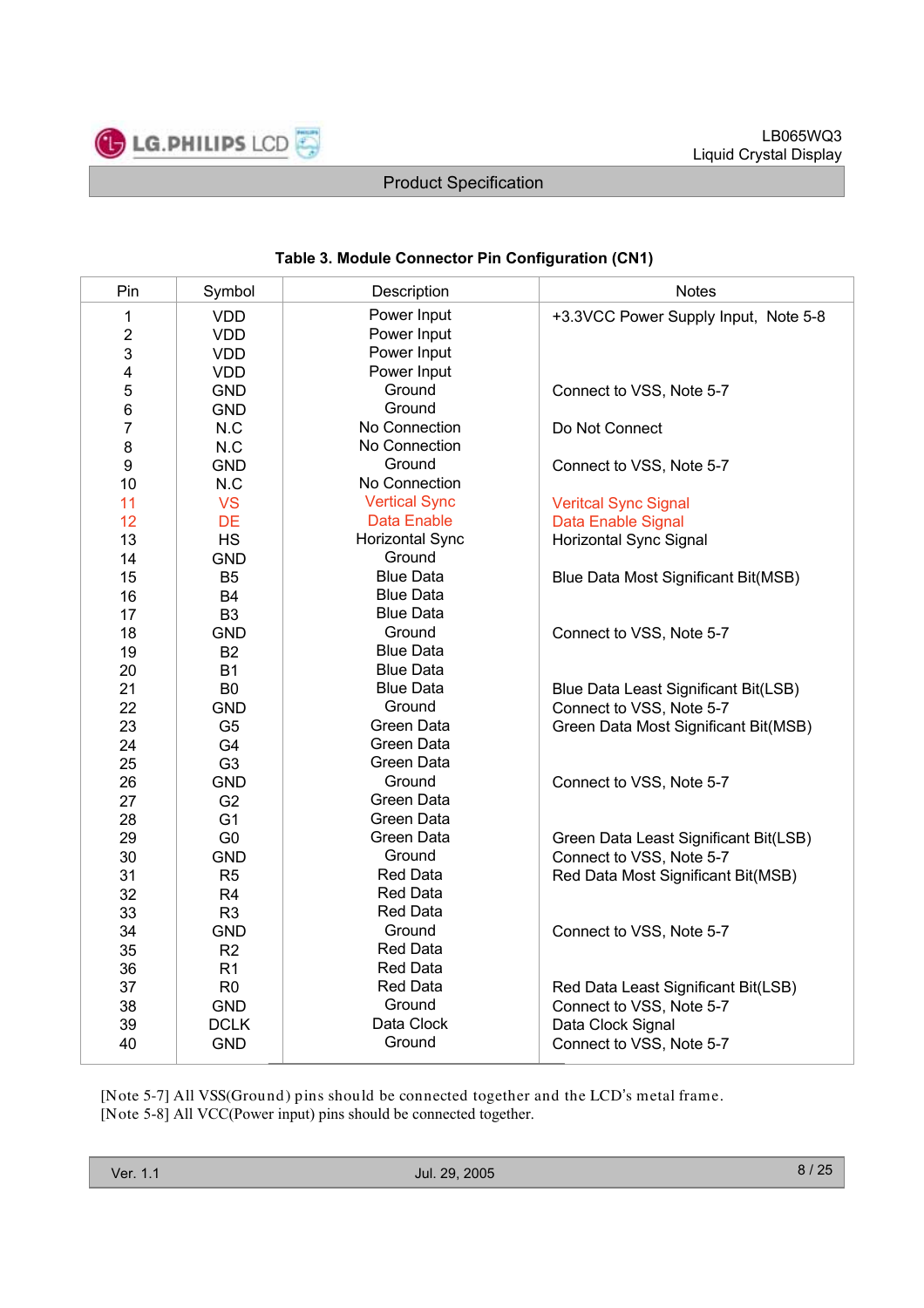

| Pin No. | Symbol | <b>Function</b>                           | Remark  |
|---------|--------|-------------------------------------------|---------|
|         | HV     | Power Supply For Lamp [High Voltage Side] | $*5-9$  |
|         | NC.    | No Connection                             |         |
| ິ       | τV     | Power Supply For Lamp [Low Voltage Side]  | $*5-10$ |

#### **Table 4. Backlight Connector Pin Configuration**

The backlight interface connector is a model **BHR-03VS-1** manufactured by JST or a compatible model manufactured by AMP. The matching connector is **SM02(8.0)B-BHS-1-TB** manufactured or equivalent.

[Note 5-9] The wire color of high voltage side is pink.

[Note 5-10] The wire color of low voltage side is black. Connect the low voltage side of the DC/AC inverter used to drive the fluorescent tube to GND of the inverter circuit.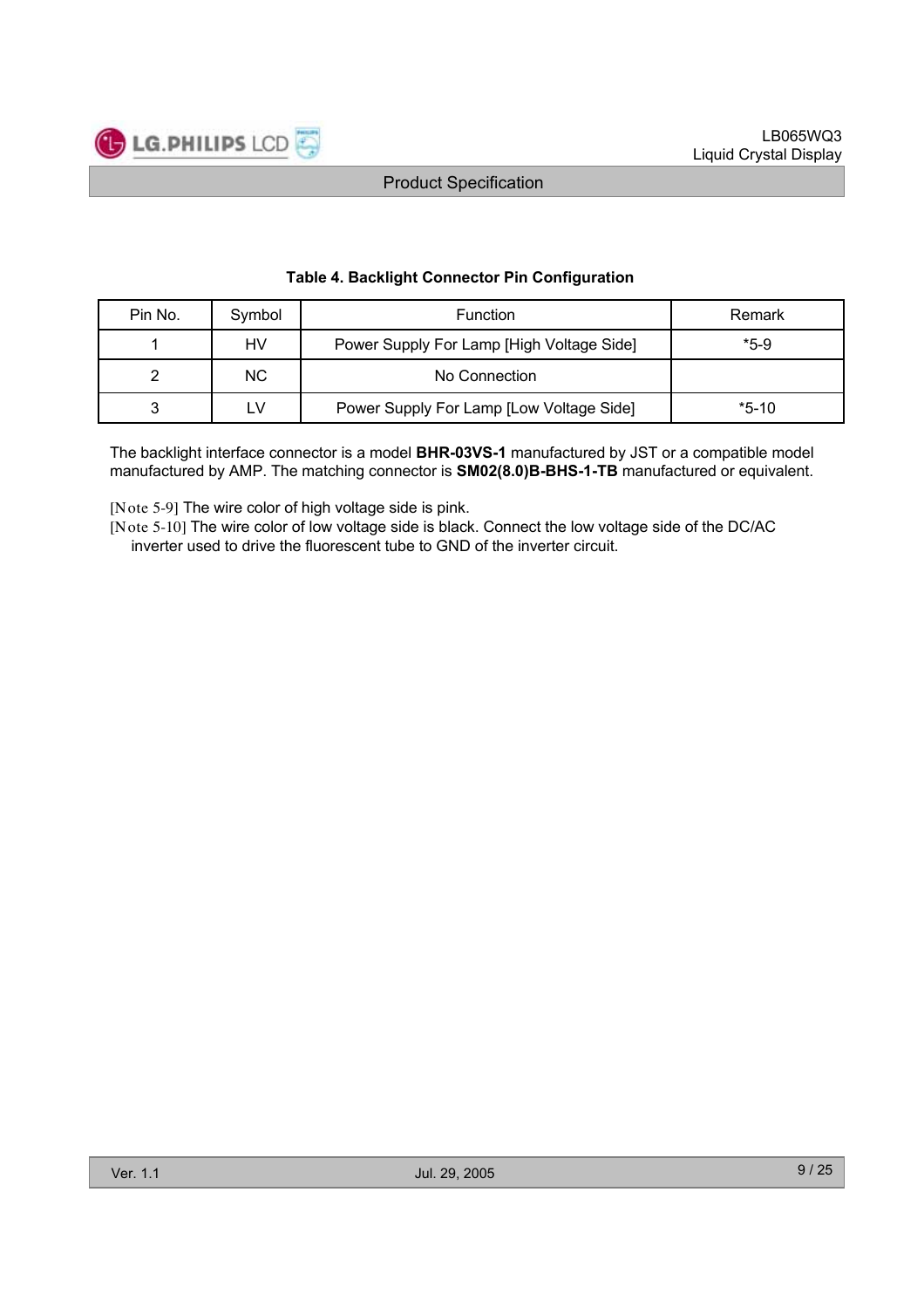

# **5-3. Signal Timing Specification**

|             | Item                            | Symbol                            | Min.                    | Typ.                     | Max.                     | Unit                         | <b>Note</b> |
|-------------|---------------------------------|-----------------------------------|-------------------------|--------------------------|--------------------------|------------------------------|-------------|
|             | Frequency                       | $f_{CLK}$                         | 7.7                     | 8.3                      | 10.8                     | <b>MHz</b>                   |             |
| <b>DCLK</b> | Width_Low                       | $t_{\text{WCL}}$                  | $\overline{4}$          | $\Box$                   | $\frac{1}{2}$            | ns                           |             |
|             | Width_High                      | $t_{\scriptscriptstyle\rm WCH}$   | $\overline{\mathbf{4}}$ | $\blacksquare$           | $\blacksquare$           |                              |             |
|             | Period                          | $t_{HP}$                          | 512                     | 528                      | 544                      |                              |             |
| HS          | Width_Active                    | $t_{WH}$                          | 8                       | 32                       | 48                       | $t_{CLK}$                    |             |
|             | Rise/Fall Time                  | $t_{\text{H}r}$ , $t_{\text{H}f}$ | ÷,                      | $\blacksquare$           | 30                       | ns                           |             |
|             | Period                          | $t_{\rm VP}$                      | 250                     | 263                      | 330                      |                              |             |
| <b>VS</b>   | Width_Active                    | Twv                               | $\overline{2}$          | $\Box$                   | $\Box$                   | $t_{\mathsf{Hp}}$            |             |
|             | Rise/Fall Time                  | $t_{\vee r}$ , $t_{\vee f}$       | $\blacksquare$          | $\blacksquare$           | 50                       | ns                           |             |
|             | Setup Time                      | $t_{\rm SI}$                      | 3                       | $\frac{1}{2}$            | $\blacksquare$           |                              |             |
|             | Hold Time                       | $t_{HI}$                          | $\mathbf{1}$            | $\blacksquare$           | $\overline{\phantom{a}}$ | ns                           | For DCLK    |
|             | Rise/Fall Time                  | $t_{ir}$ , $t_{if}$               | $\blacksquare$          | $\blacksquare$           | 30                       | ns                           |             |
|             | Horizontal<br>Display Period    | $t_{\sf HDP}$                     | 400                     | 400                      | 400                      | clock                        |             |
| DE          | Vertical<br>Display Period      | $t_{VDP}$                         | 240                     | 240                      | 240                      | line                         |             |
|             | Horizontal<br><b>Back Porch</b> | $t_{\sf HBP}$                     | 12                      | 64                       | 64                       |                              |             |
|             | Horizontal<br>Front Porch       | $t_{HFP}$                         | 8                       | 32                       | 32                       | $t_{CLK}$                    |             |
|             | Vertical<br><b>Back Porch</b>   | $\mathfrak{t}_{\mathsf{VBP}}$     | 6                       | $\blacksquare$           | $\blacksquare$           | $\mathfrak{t}_{\mathsf{Hp}}$ |             |
|             | Vertical<br>Front Porch         | $t_{\rm VFP}$                     | $\overline{2}$          | $\blacksquare$           | $\overline{\phantom{0}}$ |                              |             |
|             | Setup Time                      | $t_{SD}$                          | $\overline{2}$          | $\blacksquare$           | $\blacksquare$           |                              |             |
| Data        | Hold Time                       | $t_{HD}$                          | $\overline{2}$          | $\overline{\phantom{a}}$ | $\frac{1}{2}$            | ns                           | For DCLK    |
|             | Rise/Fall Time                  | $t_{Dr}$ , $t_{Df}$               | $\blacksquare$          | $\blacksquare$           | 25                       | ns                           |             |

### **Table 4. Timing Table**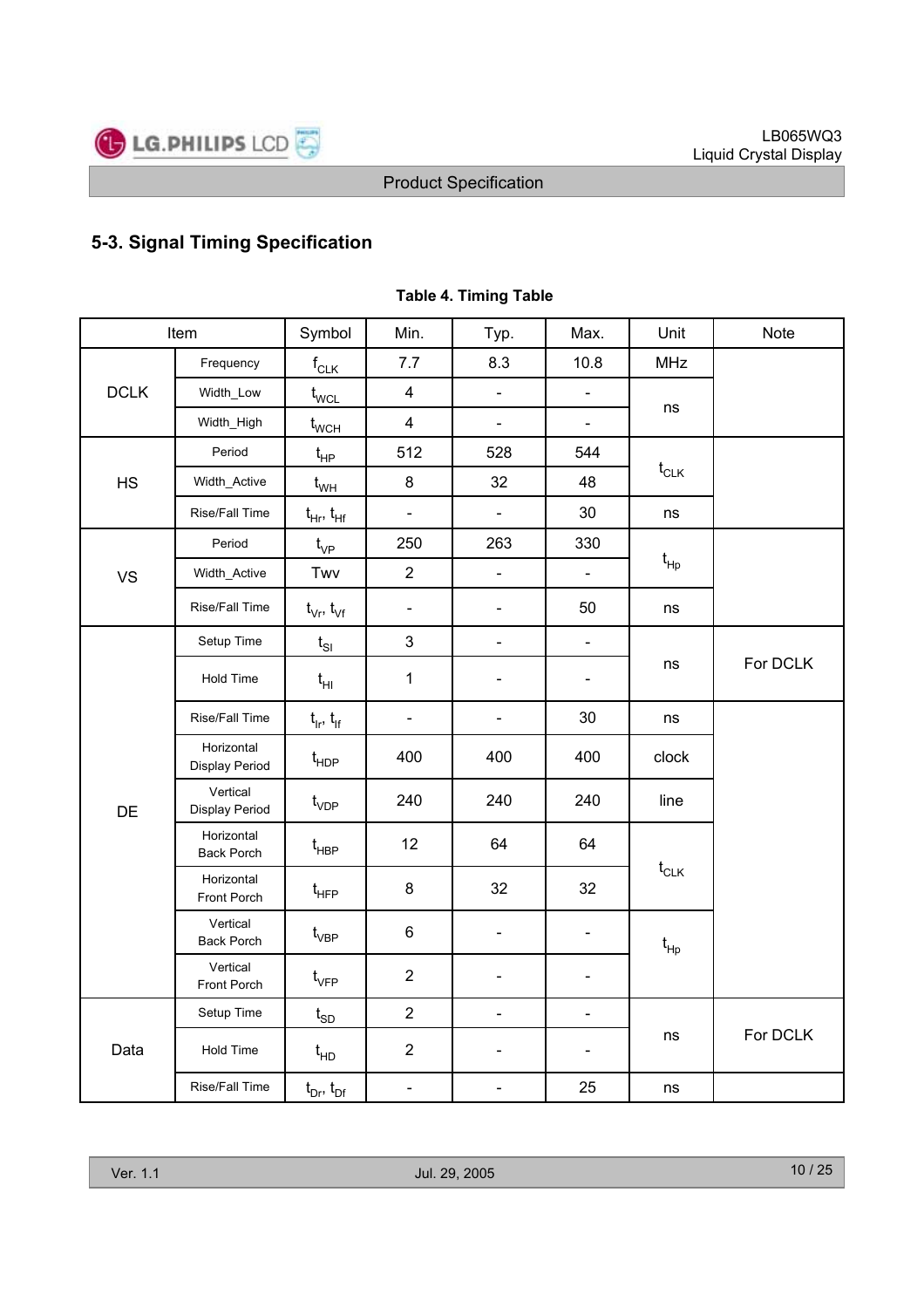

# **5-4. Signal Timing Waveform [**

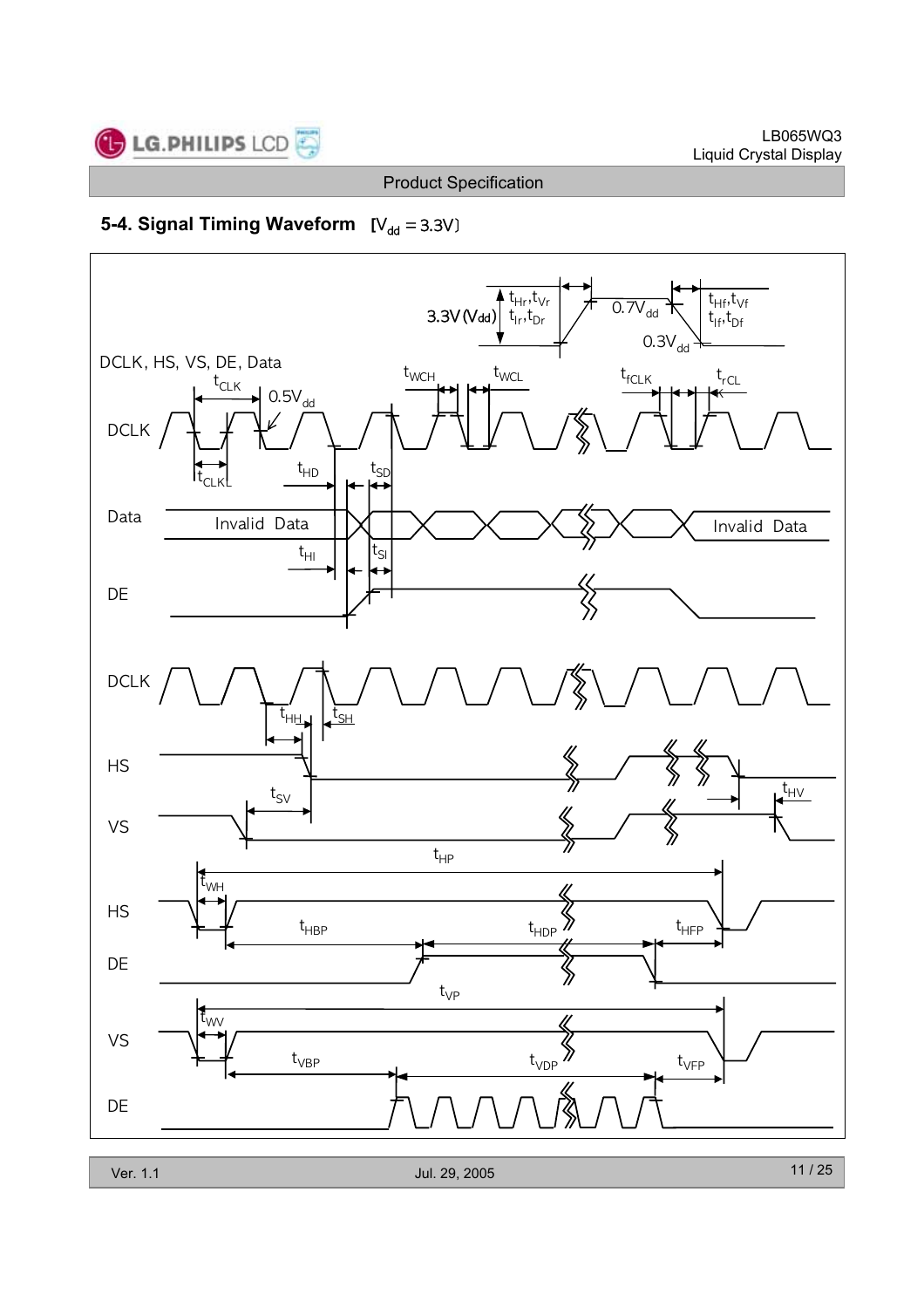

# **5-5. Color Input Data Reference**

The brightness of each primary color (red, green and blue) is based on the 6-bit gray scale data input for the color; the higher the binary input, the brighter the color. The table below provides a reference for color versus data input.

|              |                   |                |                |                |                |                |                |              |                | Input Color Data |                |             |                |                |              |             |           |              |             |
|--------------|-------------------|----------------|----------------|----------------|----------------|----------------|----------------|--------------|----------------|------------------|----------------|-------------|----------------|----------------|--------------|-------------|-----------|--------------|-------------|
|              | Color             |                |                | <b>RED</b>     |                |                |                |              |                | <b>GREEN</b>     |                |             |                |                |              | <b>BLUE</b> |           |              |             |
|              |                   |                | <b>MSB</b>     |                |                |                |                | LSB MSB      |                |                  |                |             | <b>LSB</b>     | <b>MSB</b>     |              |             |           |              | <b>LSB</b>  |
|              |                   | R <sub>5</sub> | R <sub>4</sub> | R <sub>3</sub> | R <sub>2</sub> | R <sub>1</sub> | R <sub>0</sub> | G 5          | G <sub>4</sub> | G <sub>3</sub>   | G <sub>2</sub> | G 1         | G <sub>0</sub> | <b>B</b> 5     | <b>B4</b>    | <b>B3</b>   | <b>B2</b> | <b>B</b> 1   | <b>B0</b>   |
|              | <b>BLACK</b>      | 0              | $\mathbf 0$    | 0              | 0              | 0              | $\Omega$       | $\Omega$     | 0              | 0                | 0              | 0           | $\mathbf 0$    | $\overline{0}$ | 0            | 0           | 0         | $\mathbf 0$  | $\Omega$    |
|              | <b>RED</b>        | 1              | 1              | 1              | 1              | 1              | 1              | $\mathbf 0$  | 0              | 0                | 0              | $\mathbf 0$ | 0              | $\mathbf 0$    | 0            | 0           | 0         | 0            | 0           |
|              | <b>GREEN</b>      | 0              | $\Omega$       | 0              | 0              | 0              | 0              | $\mathbf{1}$ | 1              | 1                | 1              | 1           | 1              | $\Omega$       | $\mathbf 0$  | 0           | 0         | $\mathbf 0$  | $\Omega$    |
| Basic        | BLUE              | 0              | 0              | 0              | 0              | 0              | 0              | 0            | 0              | 0                | 0              | 0           | 0              | $\mathbf 1$    | 1            | 1           | 1         | $\mathbf{1}$ | 1           |
| Color        | <b>CYAN</b>       | 0              | 0              | 0              | 0              | 0              | 0              | $\mathbf{1}$ | 1              | 1                | 1              | 1           | 1              | 1              | 1            | 1           | 1         | 1            |             |
|              | <b>MAGENTA</b>    | 1              | 1              | 1              | 1              | 1              | 1              | $\Omega$     | 0              | 0                | 0              | $\mathbf 0$ | 0              | $\mathbf 1$    | 1            | 1           | 1         | 1            |             |
|              | <b>YELLOW</b>     | 1              | 1              | 1              | 1              | 1              | 1 <sup>1</sup> | $\mathbf{1}$ | 1              | 1                | $\mathbf{1}$   | 1           | 1              | $\mathbf 0$    | 0            | 0           | 0         | 0            | 0           |
|              | <b>WHITE</b>      | $\mathbf{1}$   | 1              | 1              | 1              | $\mathbf{1}$   | $\mathbf{1}$   | $\mathbf{1}$ | 1              | 1                | $\mathbf{1}$   | 1           | 1              | $\mathbf{1}$   | $\mathbf{1}$ | 1           | 1         | $\mathbf{1}$ | 1           |
|              | RED (00)          | 0              | $\pmb{0}$      | 0              | 0              | $\pmb{0}$      | 0              | $\mathbf 0$  | 0              | $\mathbf 0$      | 0              | 0           | 0              | $\overline{0}$ | 0            | 0           | 0         | $\pmb{0}$    | $\Omega$    |
|              | RED (01)          | 0              | 0              | 0              | $\mathbf{0}$   | 0              | 1              | $\Omega$     | 0              | $\Omega$         | 0              | $\mathbf 0$ | 0              | $\Omega$       | 0            | 0           | 0         | 0            | $\Omega$    |
| <b>RED</b>   |                   |                |                |                |                |                |                |              |                |                  |                |             |                |                |              |             |           |              |             |
|              | <b>RED (62)</b>   | 1              |                | 1              |                | 1              | 0              | 0            | 0              | 0                | 0              | 0           | 0              | 0              | 0            | 0           | 0         | 0            | 0           |
|              | <b>RED (63)</b>   | 1              | 1              | 1              | 1              | $\mathbf{1}$   | 1              | 0            | 0              | 0                | 0              | 0           | 010            |                | 0            | 0           | 0         | $\mathbf 0$  | 0           |
|              | <b>GREEN (00)</b> | 0              | $\pmb{0}$      | 0              | 0              | $\pmb{0}$      | 0              | $\mathbf 0$  | 0              | $\pmb{0}$        | $\mathsf 0$    | 0           | 0              | I٥             | 0            | 0           | 0         | $\pmb{0}$    | 0           |
|              | <b>GREEN (01)</b> | 0              | $\mathbf 0$    | 0              | 0              | 0              | 0              | $\Omega$     | 0              | 0                | 0              | 0           | 1              | $\Omega$       | 0            | 0           | 0         | 0            | $\mathbf 0$ |
| <b>GREEN</b> |                   |                |                |                |                |                |                |              |                |                  |                |             |                |                |              |             |           |              |             |
|              | <b>GREEN (62)</b> | 0              | 0              | 0              | 0              | 0              | 0              | 1            | 1              | 1                | 1              | 1           | 0              | 0              | 0            | 0           | 0         | $\mathbf 0$  | 0           |
|              | <b>GREEN (63)</b> | 0              | 0              | 0              | 0              | 0              | 0              | $\mathbf{1}$ | 1              | $\mathbf{1}$     | 1              | 1           | 1              | $\mathbf 0$    | 0            | 0           | 0         | $\mathbf 0$  | 0           |
|              | <b>BLUE (00)</b>  | 0              | 0              | 0              | 0              | $\pmb{0}$      | $\overline{0}$ | $\pmb{0}$    | 0              | 0                | $\mathsf 0$    | 0           | 0              | I٥             | 0            | 0           | 0         | $\pmb{0}$    | 0           |
|              | <b>BLUE (01)</b>  | 0              | $\Omega$       | 0              | 0              | 0              | 0              | 0            | 0              | 0                | 0              | $\mathbf 0$ | 0              | l 0            | 0            | 0           | 0         | 0            | 1           |
| <b>BLUE</b>  |                   |                |                |                |                |                |                |              |                |                  |                |             |                |                |              |             |           |              |             |
|              | <b>BLUE (62)</b>  | 0              | $\mathbf 0$    | 0              | 0              | 0              | 0              | 0            | 0              | 0                | 0              | $\mathbf 0$ | 0              | $\mathbf 1$    | 1            |             |           | 1            | 0           |
|              | <b>BLUE (63)</b>  | 0              | $\mathbf 0$    | 0              | 0              | $\mathbf 0$    | 0              | $\Omega$     | 0              | 0                | 0              | 0           | 0              | l 1            | 1            | 1           | 1         | 1            | 1           |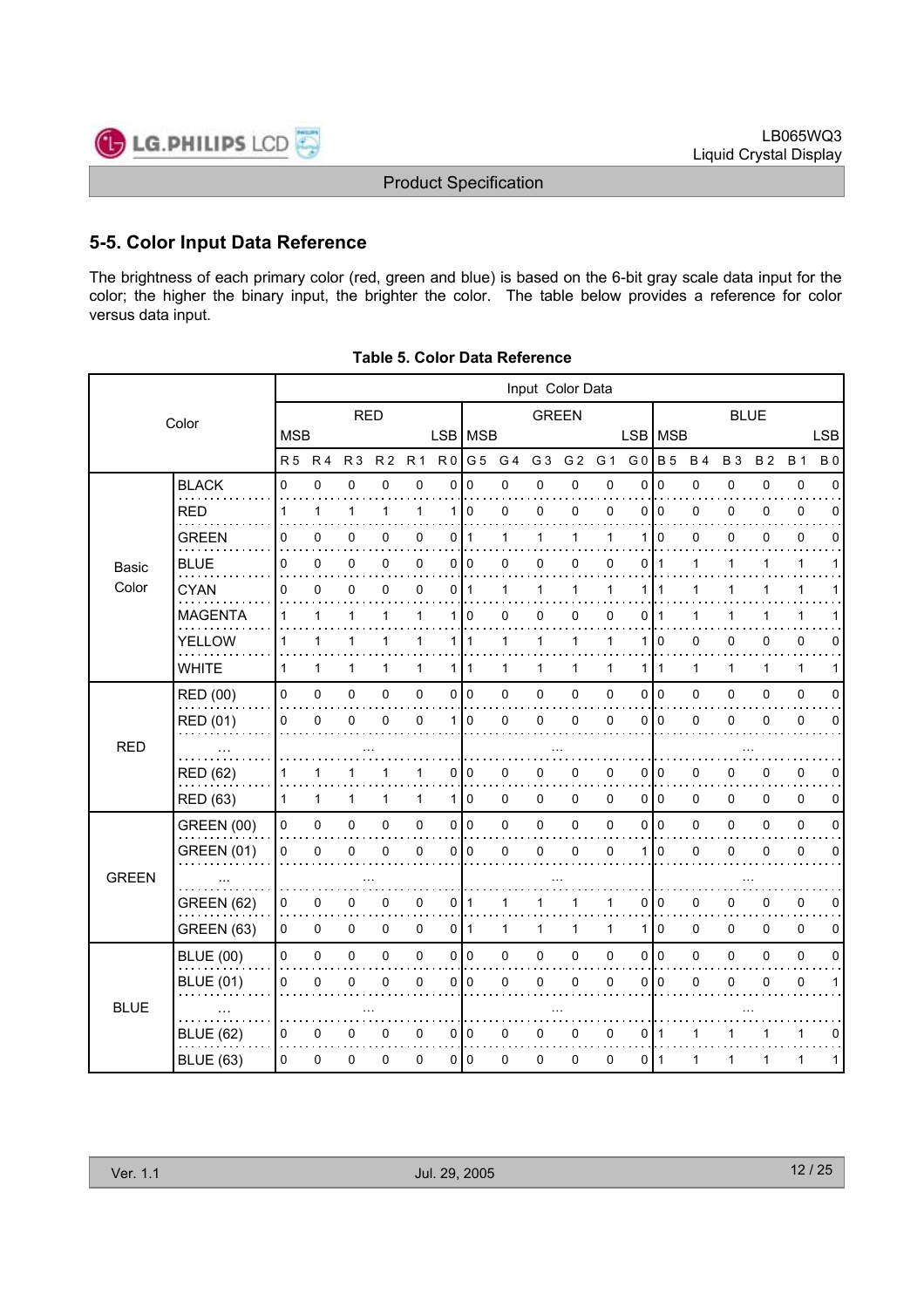

### **5-6. Power Sequence**



|                |          | Value |      |      |
|----------------|----------|-------|------|------|
| Parameter      | Min.     | Typ.  | Max. | Unit |
| T,             |          |       | $10$ | (ms) |
| $T_{2}$        | $\Omega$ |       | 50   | (ms) |
| $T_3$          | 200      |       |      | (ms) |
| T <sub>4</sub> | 200      |       |      | (ms) |
| $T_5$          | 0        |       | 50   | (ms) |
| $\mathsf{T}_6$ |          |       | 10   | (ms) |
| T,             | 2,000    |       |      | (ms) |

[Note 5-11] Please avoid floating state of interface signal at invalid period.

[Note 5-12] When the interface signal is invalid, be sure to pull down the power supply for LCD VCC to 0V.

[Note 5-13] Lamp power must be turn on after power supply for LCD and interface signal are valid.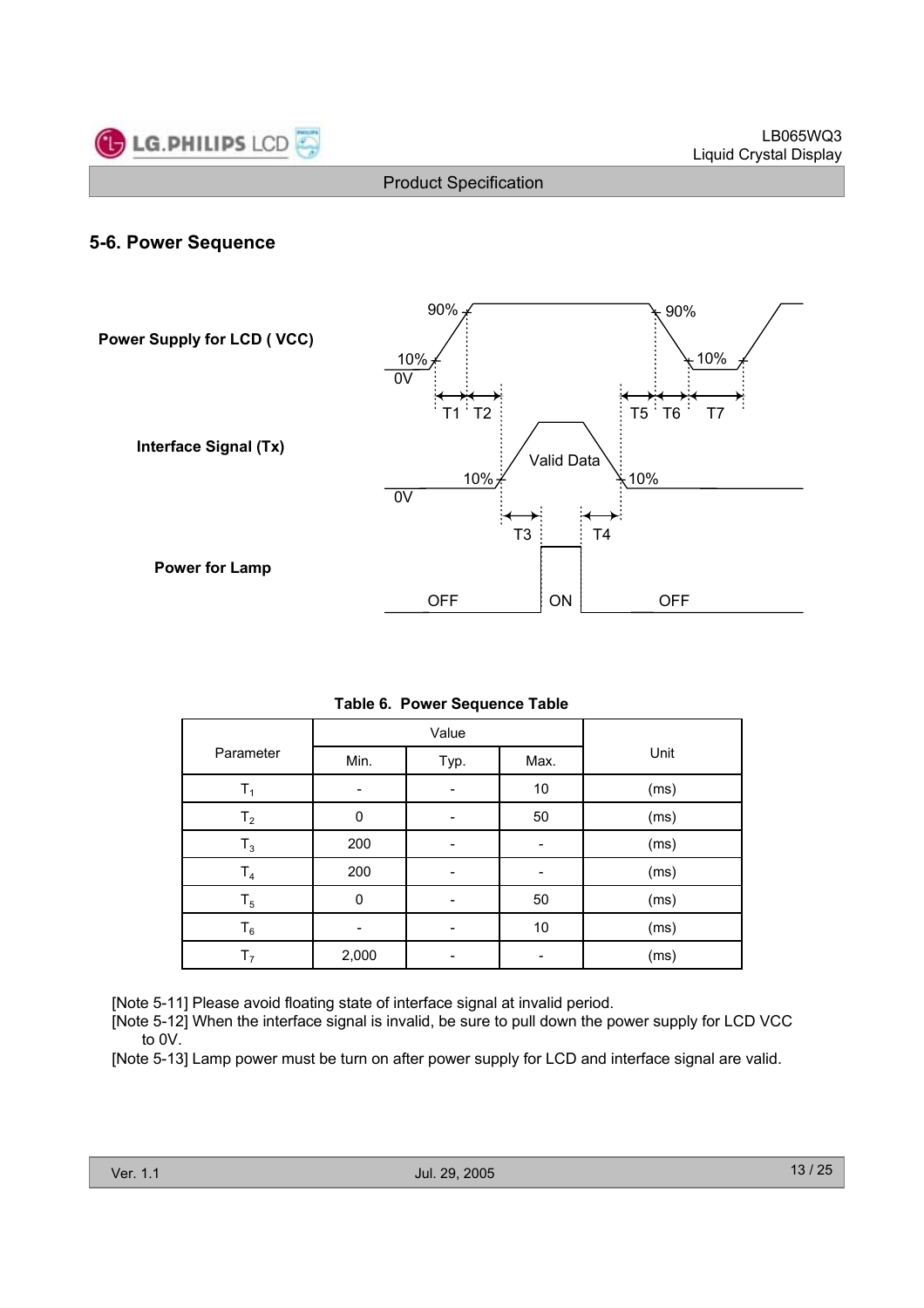

# **6. Optical Specification**

Optical characteristics is determined after the unit has been 'ON' and stable for approximately 30 minutes in a dark environment at 25°C. The values specified are at an approximate distance 50cm from the LCD surface at a viewing angle of  $\Phi$  and  $\Theta$  equal to 0°.

FIG. 1 presents additional information concerning the measurement equipment and method.

### **FIG. 1 Optical Characteristic Measurement Equipment and Method**



#### **Table 7. Optical Characteristics**

Ta=25°C, VCC=5.0V, fv=60Hz, Dclk= 32MHz,  $I_L$ =6.0mA

| Parameter                     |                |       | Value |       | Unit              | <b>Notes</b> |
|-------------------------------|----------------|-------|-------|-------|-------------------|--------------|
|                               | Symbol         | Min   | Typ   | Max   |                   |              |
| <b>Contrast Ratio</b>         | <b>CR</b>      | 300   | 400   |       |                   | $*6-1$       |
| Surface Luminance, White      | $L_{WH}$       | 360   | 450   |       | cd/m <sup>2</sup> | $*6-2$       |
| Luminance Variation           | $\delta$ white |       | 1.25  | 1.40  |                   | $*6-3$       |
| Response Time                 |                |       |       |       |                   | $*6-4$       |
| <b>Rising Time</b>            | $Tr_R$         |       | 10    | 20    | ms                |              |
| <b>Falling Time</b>           | $Tr_D$         |       | 30    | 45    | ms                |              |
| Color Coordinate              |                |       |       |       |                   |              |
| <b>RED</b>                    | <b>RX</b>      | 0.571 | 0.596 | 0.621 |                   |              |
|                               | <b>RY</b>      | 0.322 | 0.347 | 0.372 |                   |              |
| <b>GREEN</b>                  | GX             | 0.302 | 0.327 | 0.352 |                   |              |
|                               | GY             | 0.517 | 0.542 | 0.567 |                   |              |
| <b>BLUE</b>                   | BX             | 0.136 | 0.161 | 0.186 |                   |              |
|                               | BY             | 0.121 | 0.146 | 0.171 |                   |              |
| <b>WHITE</b>                  | <b>WX</b>      | 0.283 | 0.313 | 0.343 |                   |              |
|                               | <b>WY</b>      | 0.299 | 0.329 | 0.359 |                   |              |
| Viewing Angle $(CR \ge 5)$    |                |       |       |       |                   | $*6-5$       |
| X Axis, Right( $\Phi$ =0°)    | $\Theta$ r     | 60    | 65    |       | degree            |              |
| X Axis, Left( $\Phi$ =180°)   | $\Theta$       | 60    | 65    |       | degree            |              |
| Y Axis, $Up(\Phi=90^{\circ})$ | $\Theta$ u     | 40    | 50    |       | degree            |              |
| Y Axis, Down( $\Phi$ =270°    | $\Theta$ d     | 60    | 65    |       | degree            |              |
|                               |                |       |       |       |                   |              |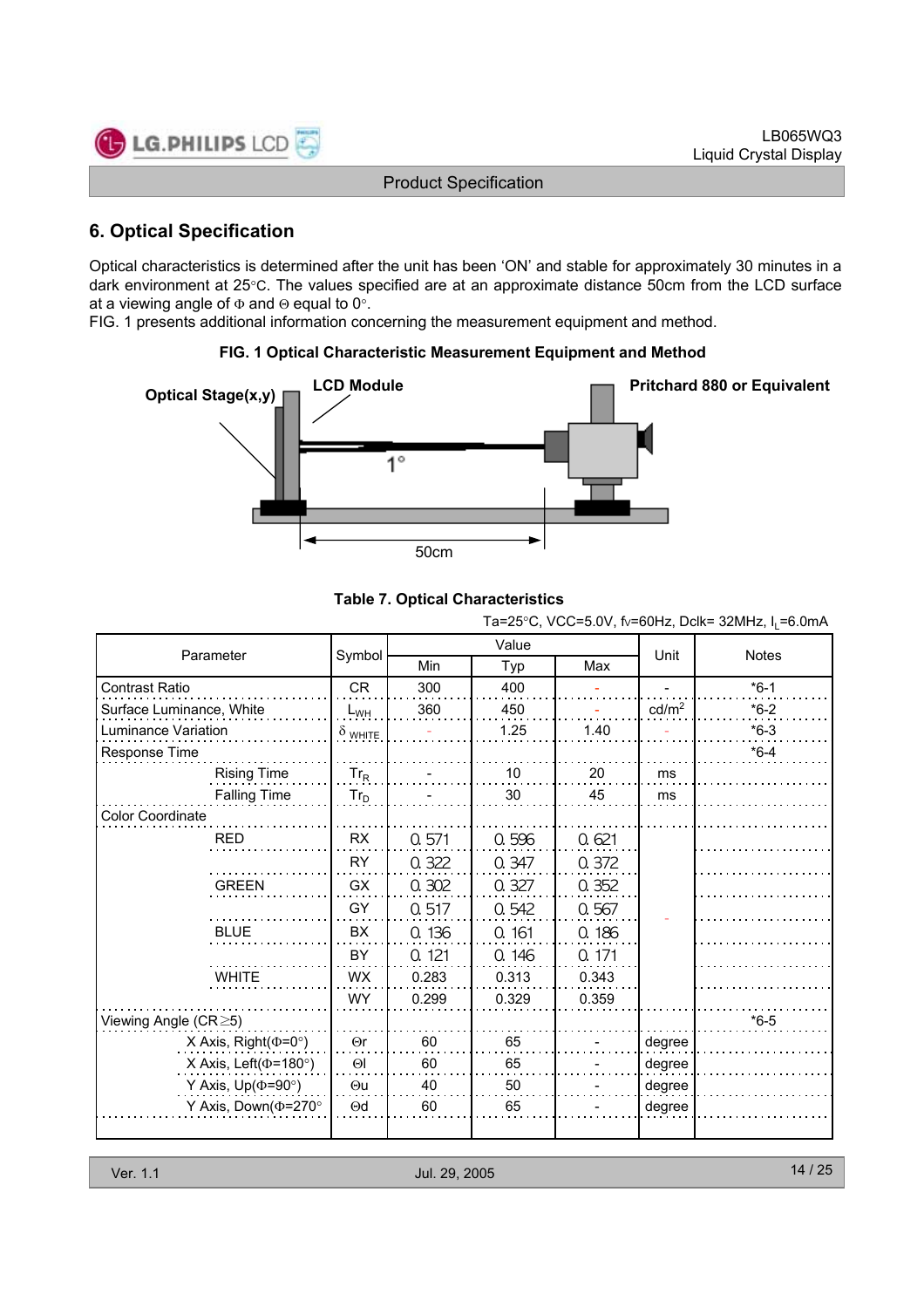

[Note 6-1] Contrast Ratio(CR) is defined as

Surface Luminance with All White Pixels

Contrast Ratio =

Surface Luminance with All Black Pixels

[Note 6-2] Surface luminance is the center point across the LCD surface 50cm from the surface with all pixels displaying white. For more information see FIG 1.

[Note 6-3] The variation in surface luminance, The panel total variation  $(\delta_{WHITE})$  is determined by measuring  $L_N$  at each test position 1 through 5, and then dividing the maximum  $L_N$  of 5 points luminance by minimum  $L_N$  of 5 points luminance. For more information see FIG 2.

 $\delta_{\text{WHITE}}$  = Maximum(L<sub>1</sub>, L<sub>2</sub>, ... L<sub>5</sub>) / Minimum(L<sub>1</sub>, L<sub>2</sub>, ... L<sub>5</sub>)

- [Note 6-4] Response time is the time required for the display to transition from white to black (rising time,  $Tr_R$ ) and from black to white(falling time,  $Tr_D$ ). For additional information see FIG 3.
- [Note 6-5] Viewing angle is the angle at which the contrast ratio is greater than 5. The angles are determined for the horizontal or x axis and the vertical or y axis with respect to the z axis which is normal to the LCD surface. For more information see FIG 4.

LB065WQ3

Liquid Crystal Display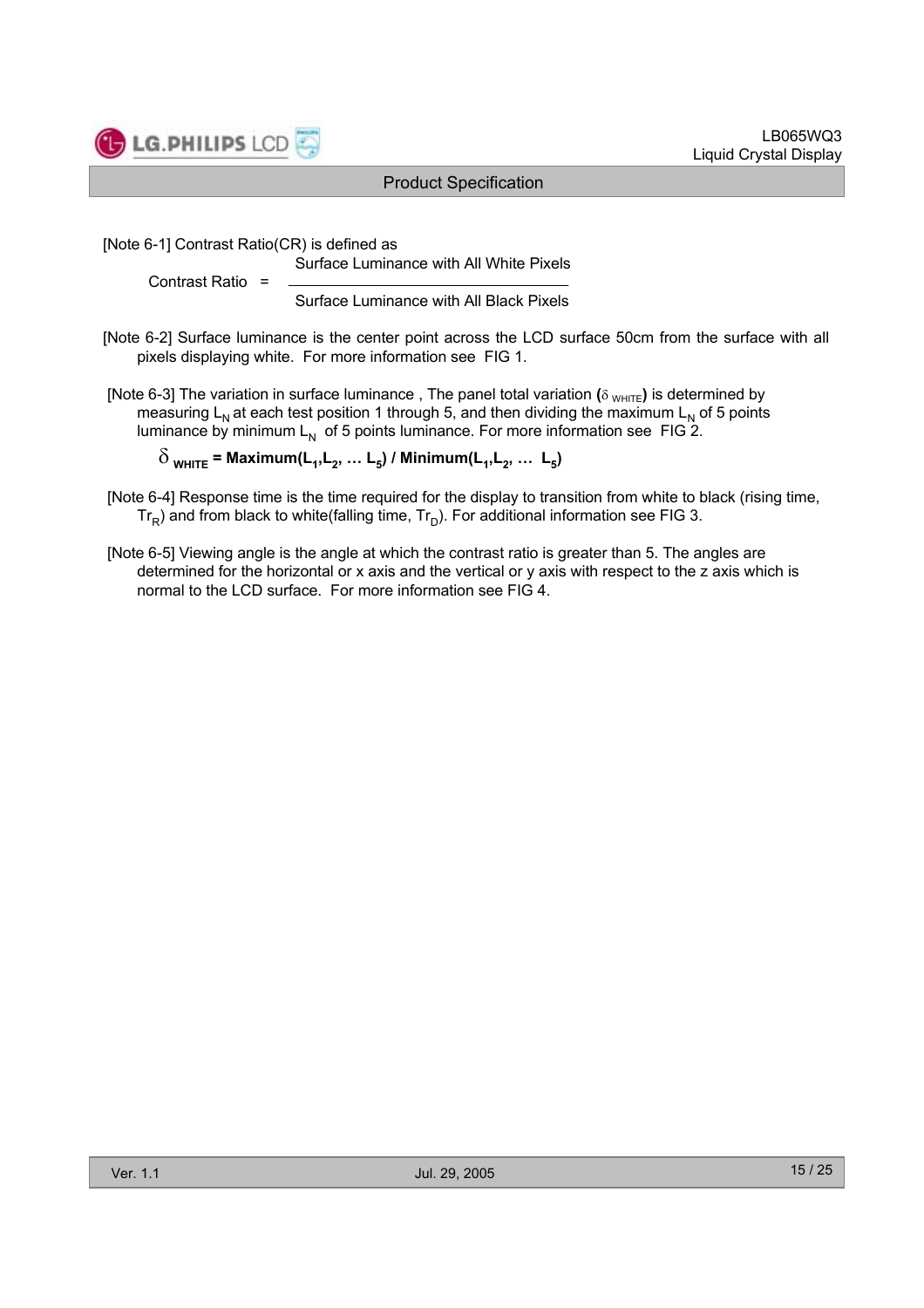

#### **FIG. 2 Luminance**

<Measuring point for surface luminance & measuring point for luminance variation>



**H,V : Active Area**

#### **FIG. 3 Response Time**

The response time is defined as the following figure and shall be measured by switching the input signal for "black" and "white".

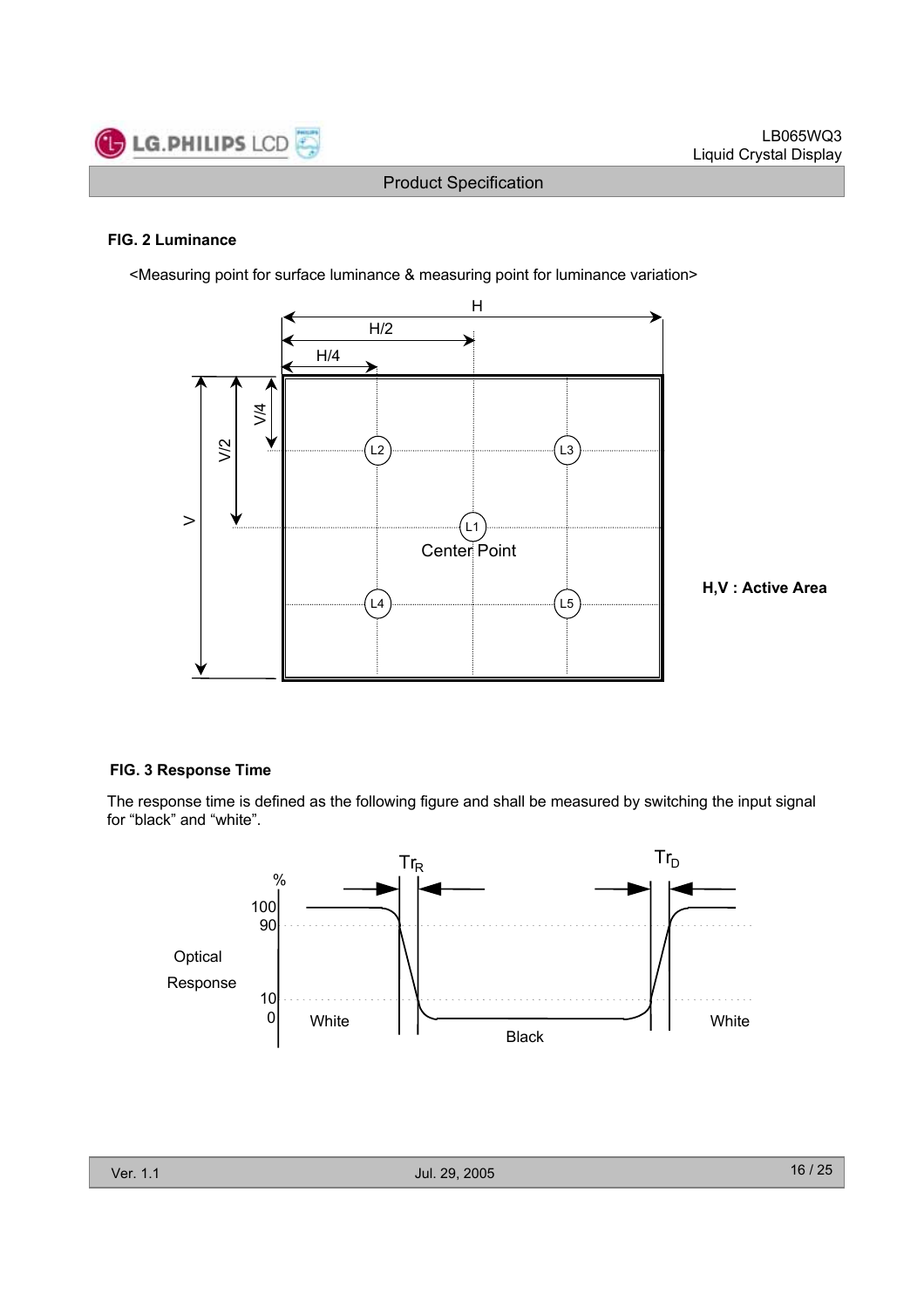

#### **FIG. 4 Viewing Angle**



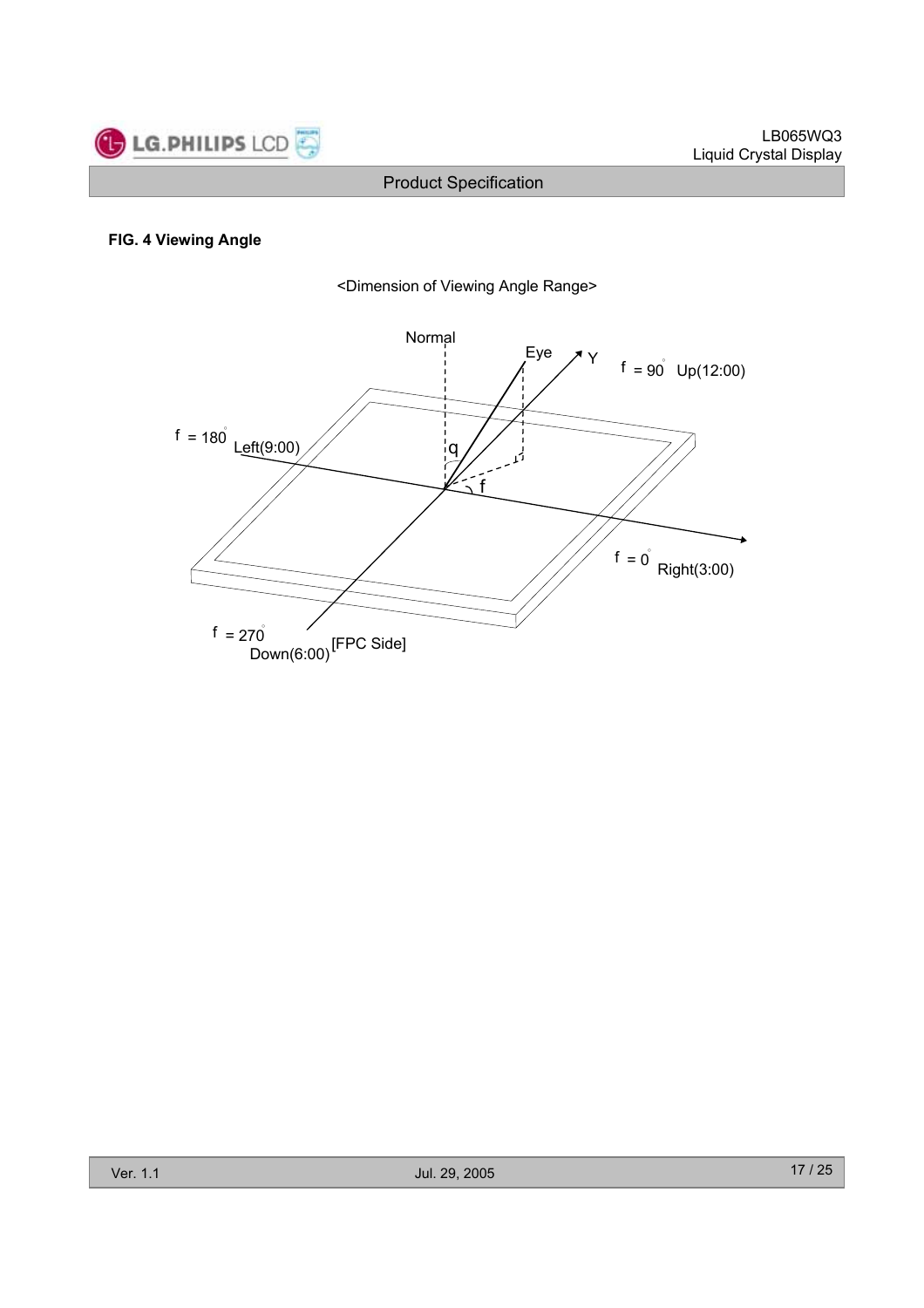

# **7. Mechanical Characteristics**

The contents provide general mechanical characteristics for the model LB065WQ3-TD01. In addition the figures in the next two pages are detailed mechanical drawings of the LCD.

|                     | Horizontal           | $155.3(\pm 0.3)$ mm |  |  |
|---------------------|----------------------|---------------------|--|--|
| Outline Dimension   | Vertical             | $91.0 (\pm 0.3)$ mm |  |  |
|                     | Depth                | $10.0(\pm 0.3)$ mm  |  |  |
| Bezel Area          | Horizontal           | 146.6( $\pm$ 0.3)mm |  |  |
|                     | Vertical             | $82.0 (\pm 0.3)$ mm |  |  |
|                     | Horizontal           | 143.4 mm            |  |  |
| Active Display Area | Vertical<br>79.32 mm |                     |  |  |
| Weight              | 165(Typ)/170(Max)    |                     |  |  |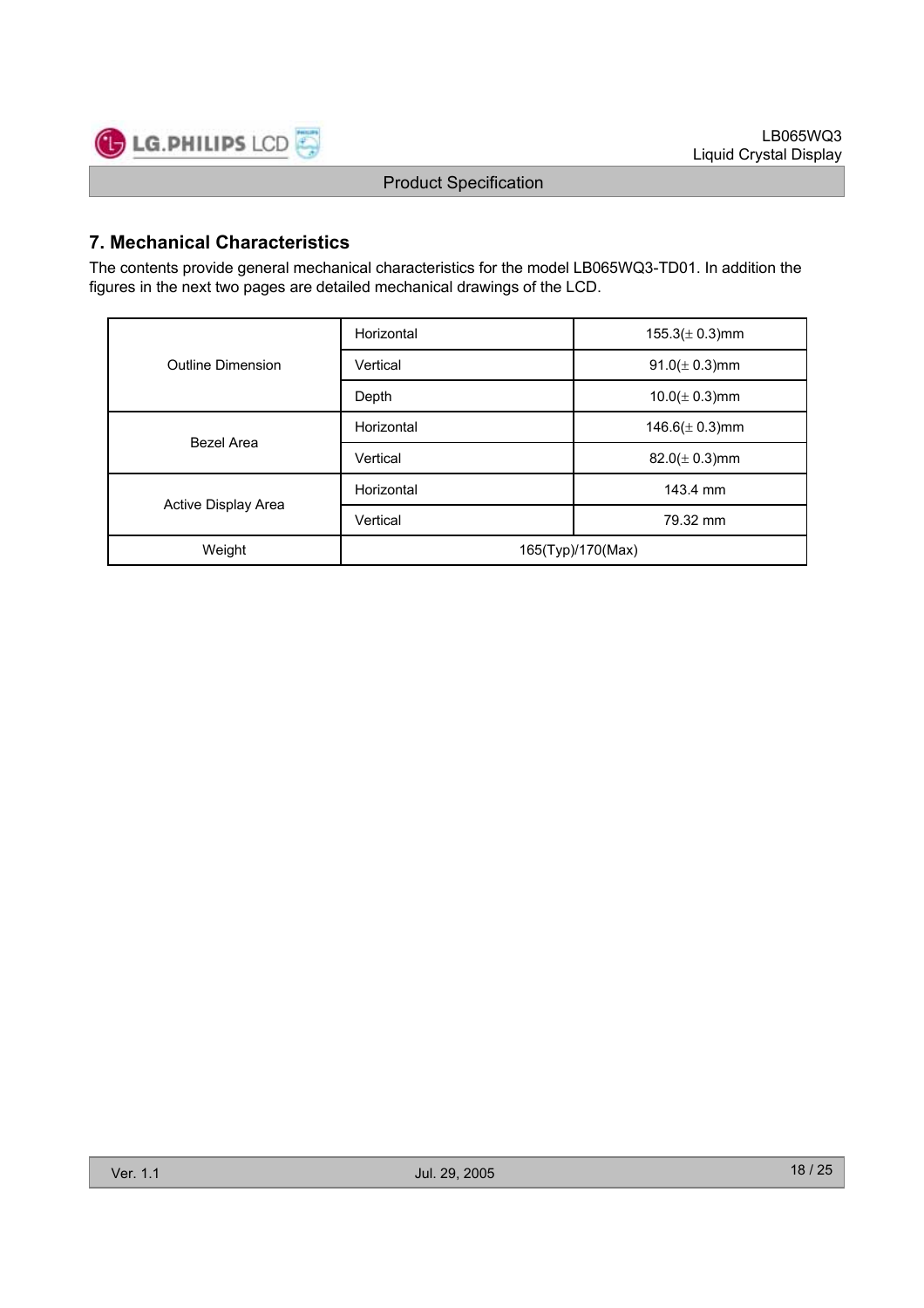

#### LB065WQ3 Liquid Crystal Display

# Product Specification

#### <Front View>

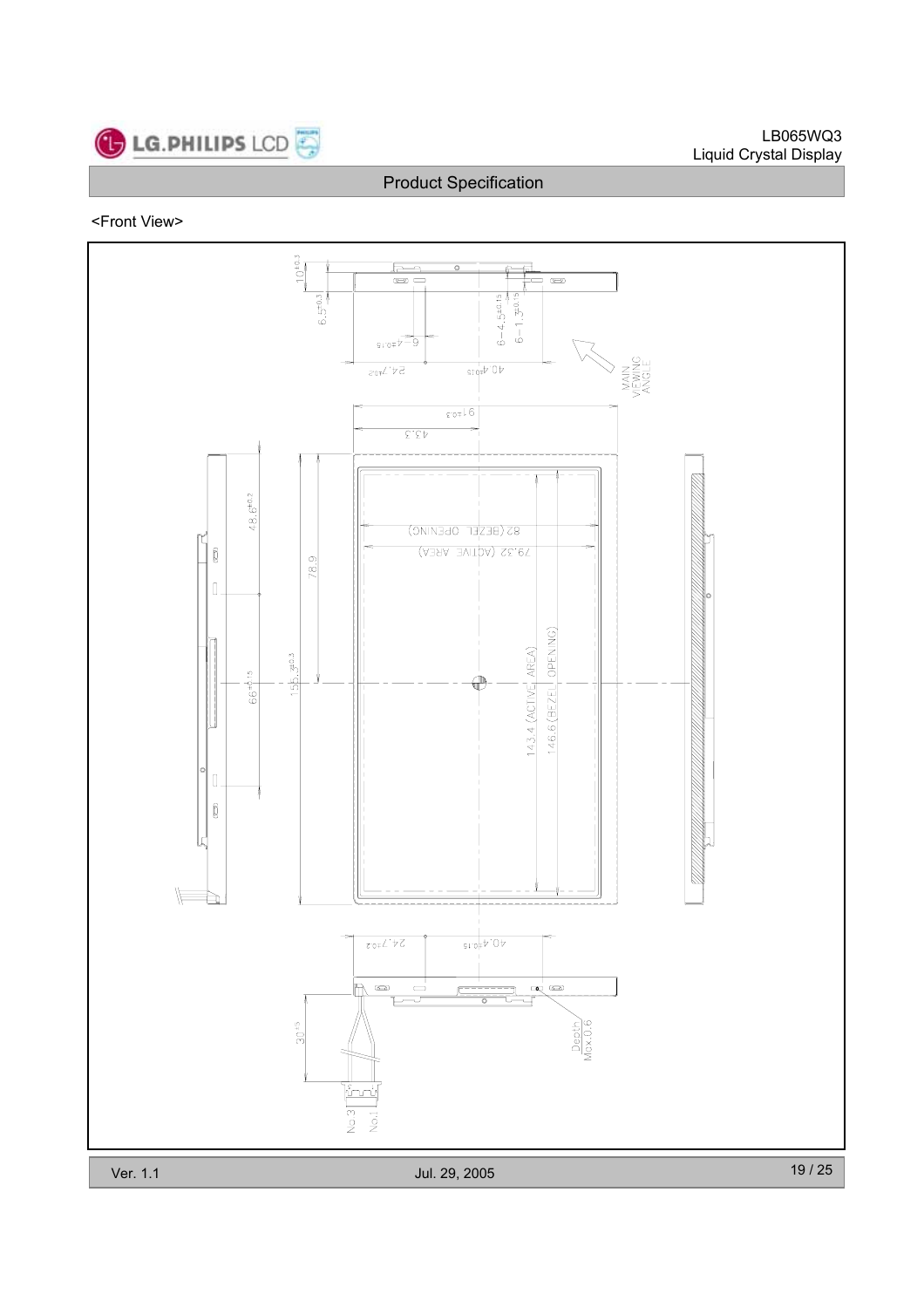

#### LB065WQ3 Liquid Crystal Display

#### Product Specification

#### <Rear View>

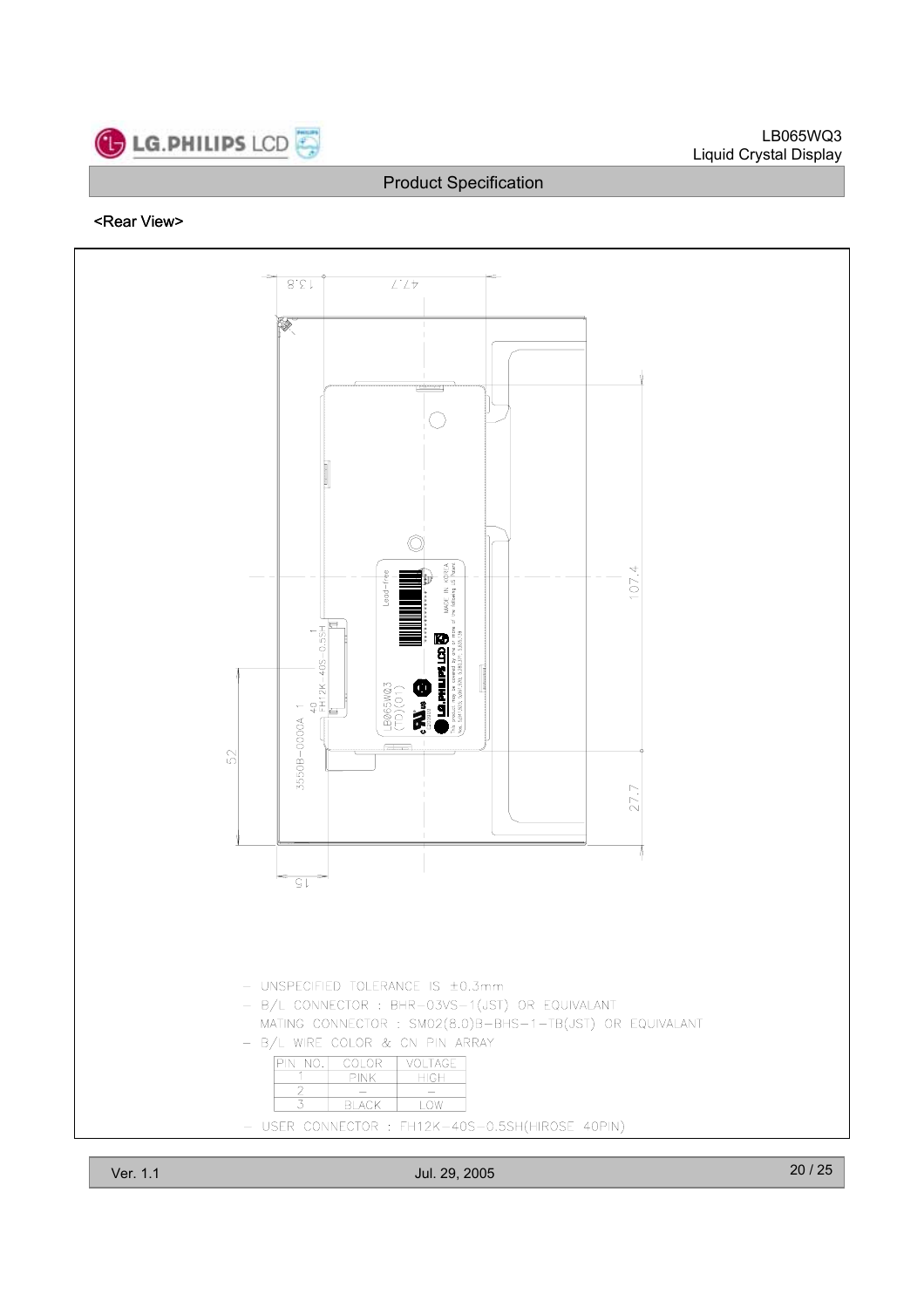

# **8. Reliability Test**

| No. | <b>Test Item</b>                                     | <b>Test Condition</b>                                                                                                                                   | Remark     |
|-----|------------------------------------------------------|---------------------------------------------------------------------------------------------------------------------------------------------------------|------------|
| 1   | High Temperature Storage Test                        | Ta=85℃ 240hr                                                                                                                                            | $*9-1,2,3$ |
| 2   | Low Temperature Storage Test                         | Ta=-40℃ 240hr                                                                                                                                           | $*9-1,2,3$ |
| 3   | High Temperature Operation Test                      | $Tp = 85^\circ$<br>240hr                                                                                                                                | $*9-1,2,3$ |
| 4   | Low Temperature Operation Test                       | Ta=-30℃ 240hr                                                                                                                                           | $*9-1,2,3$ |
| 5   | High Temperature and High Humidity Operation<br>Test | Ta=65℃ 90%RH 240hr                                                                                                                                      | $*9-1,2,3$ |
| 6   | Electro Static Discharge Test                        | -Panel Surface/Top Case<br>: 150pF $\pm$ 15kV 150 $\Omega$<br>(Direct Discharge, Five Times)<br>-FPC Input Terminal : 100pF $\pm$ 200V 0 $\Omega$       |            |
| 7   | <b>Shock Test</b><br>(No operation)                  | No Operation, 980m/s <sup>2</sup> , 6ms,<br>Half Sine 3 Times Shock of Each Six Faces                                                                   |            |
| 8   | <b>Vibration Test</b><br>(No operation)              | $X, Z: 2hr, Y: 4hr, 15min./(Axis · Sweep)$<br>$8 \sim 33.3$ Hz: The Amplitude is 1.3 mm<br>$33.3 \sim 400$ Hz: The Acceleration is 28.4m/s <sup>2</sup> |            |
| 9   | <b>Thermal Shock Test</b>                            | $-30$ °C (0.5hr) ~ 85°C (0.5hr)/100cycles                                                                                                               |            |

[Note 9-1]  $T_a$  = ambient temperature,  $T_p$  = panel surface temperature

[Note 9-2] In the reliability test, confirm performance after leaving in room temperature.

[Note 9-3] In the standard condition, there shall be no practical problems that may affect the display function.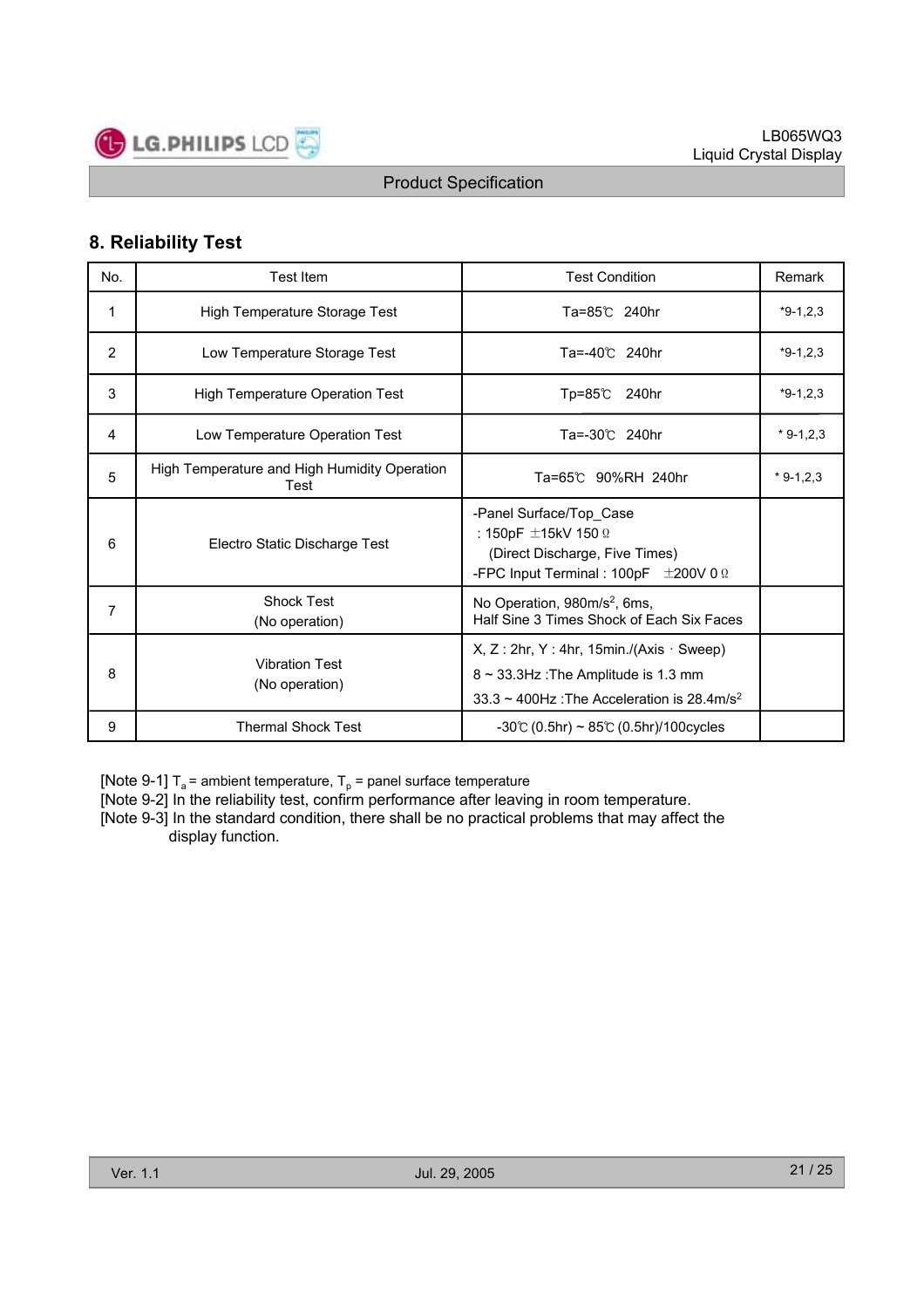

# **9. International Standard**

### **9-1. Safety**

a) UL 60950, Third Edition, Underwriters Laboratories, Inc., Dated Dec. 11, 2000.

Standard for Safety of Information Technology Equipment, Including Electrical Business Equipment. b) CAN/CSA C22.2, No. 60950, Third Edition, Canadian Standards Association, Dec. 1, 2000. Standard for Safety of Information Technology Equipment, Including Electrical Business Equipment.

c) EN 60950 : 2000, Third Edition

IEC 60950 : 1999, Third Edition

European Committee for Electrotechnical Standardization(CENELEC)

European Standard for Safety of Information Technology Equipment Including Electrical Business Equipment.

# **9-2. EMC**

a) ANSI C63.4 "Methods of Measurement of Radio-Noise Emissions from Low-Voltage Electrical and Electrical Equipment in the Range of 9KHz to 40GHz". American National Standards Institute(ANSI), 1992

b) C.I.S.P.R "Limits and Methods of Measurement of Radio Interface Characteristics of Information Technology Equipment." International Special Committee on Radio Interference.

c) EN 55022 "Limits and Methods of Measurement of Radio Interface Characteristics of Information Technology Equipment". European Committee for Electrotechnical Standardization.(CENELEC), 1998 ( Including A1: 2000 )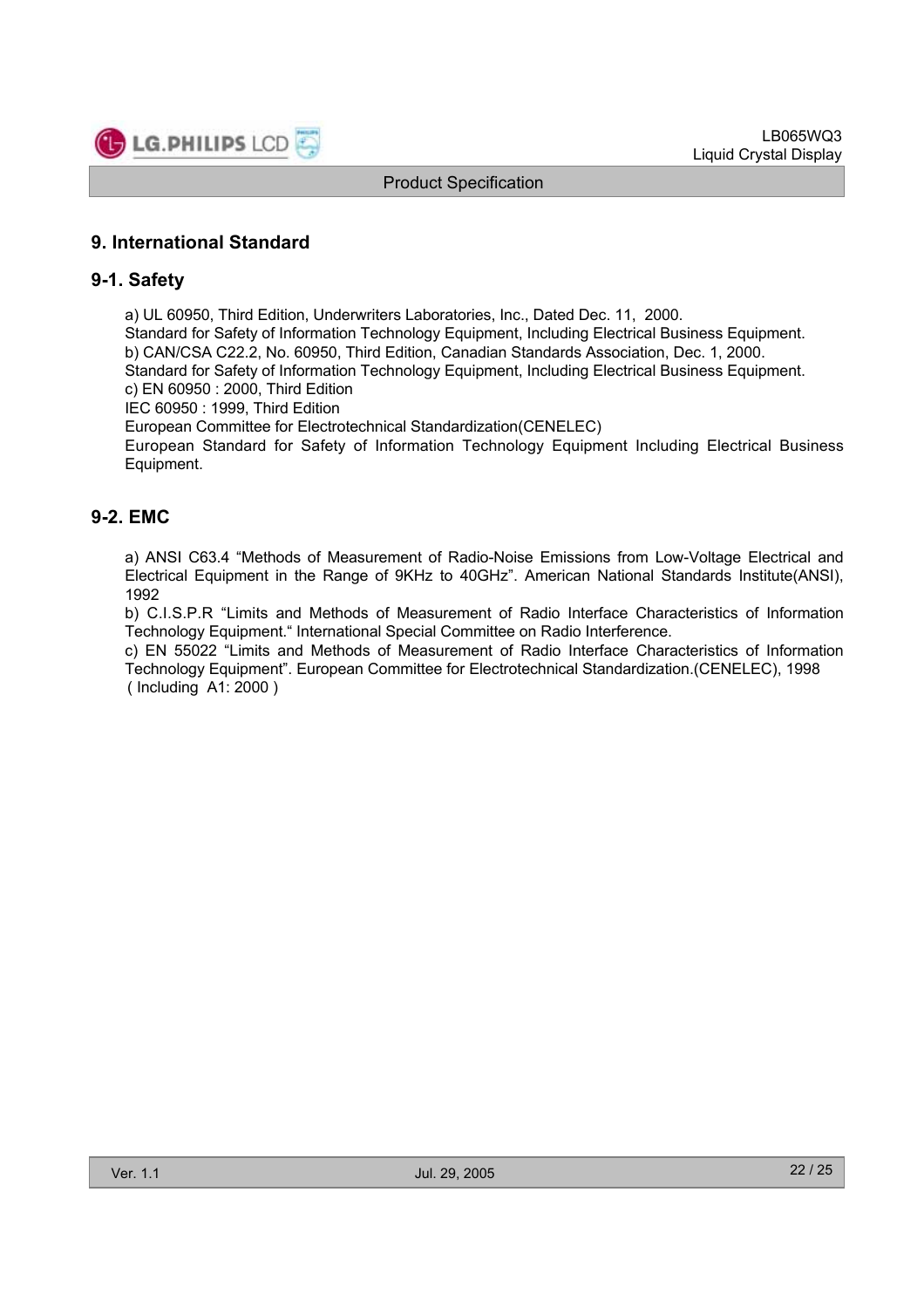

# **10. Packing**

# **10-1. Designation of Lot Mark**

a) Lot Mark



A,B,C : SIZE(INCH) D : YEAR

G : ASSEMBLY CODE H ~ M : SERIAL NO.

E : MONTH F : FACTORY CODE

#### **Note**

1. YEAR

| Year | 2001 | 2002 | 2003 | 2004 | 2005 | 2006 | 2007 | 2008 | 2009 | 2010 |
|------|------|------|------|------|------|------|------|------|------|------|
| Mark |      |      |      |      |      |      |      |      |      |      |

#### 2. MONTH

| Month | Jan | -<br>Feb | Mar | Apr | Mav    | Jun | Jul | Aug | Sep | Oct | Nov    | Dec |
|-------|-----|----------|-----|-----|--------|-----|-----|-----|-----|-----|--------|-----|
| Mark  |     | -        |     |     | -<br>∼ |     |     |     |     |     | с<br>▫ | ັ   |

#### 3. FACTORY CODE

| Factory Code | <b>LPL Gumi</b> | LPL Nanjing | <b>HEESUNG</b> |
|--------------|-----------------|-------------|----------------|
| Mark         |                 |             |                |

#### 4. SERIAL NO.

| Mark | $100001$ ~199999, 200001~299999, 300001~399999, …., A00001~A99999, …, Z00001~Z99999 |
|------|-------------------------------------------------------------------------------------|

#### b) Location of Lot Mark

Serial No. is printed on the label. The label is attached to the backside of the LCD module. This is subject to change without prior notice.

# **10-2. Packing Form**

- a) Package quantity in one box : 44 pcs
- b) Box size : 475mm  $\times$  262mm  $\times$  211mm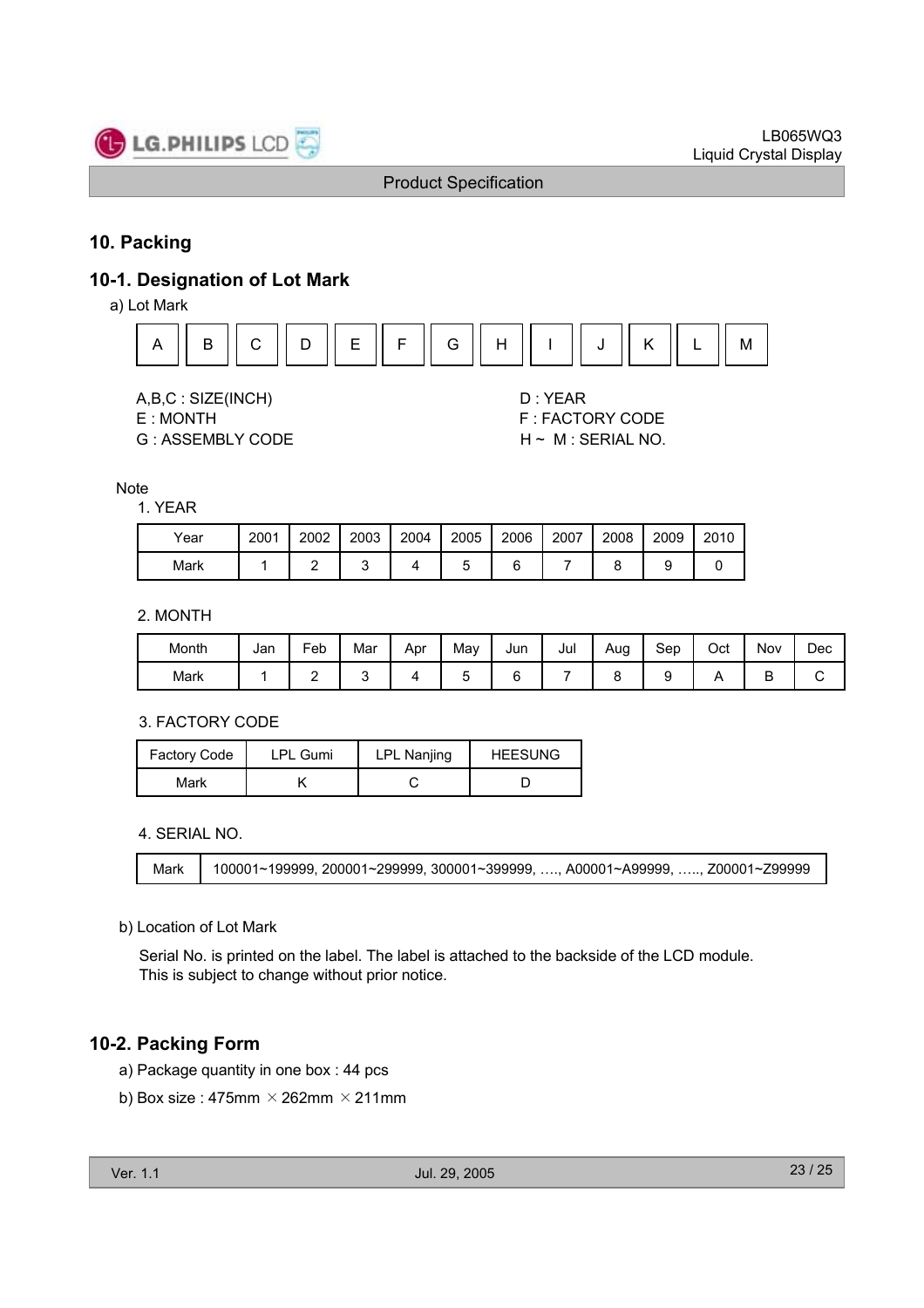

# **11. Precaution**

Please pay attention to the following when you use this TFT LCD module.

# **11-1. Mounting Precaution**

- (1) You must mount a module using holes arranged in four corners or four sides.
- (2) You should consider the mounting structure so that uneven force(ex. twisted stress) is not applied to the module.

And the case on which a module is mounted should have sufficient strength so that external force is not transmitted directly to the module.

- (3) Please attach a transparent protective plate to the surface in order to protect the polarizer. Transparent protective plate should have sufficient strength in order to the resist external force.
- (4) You should adopt radiation structure to satisfy the temperature specification.
- (5) Acetic acid type and chlorine type materials for the cover case are not desirable because the former generates corrosive gas of attacking the polarizer at high temperature and the latter causes circuit break by electro-chemical reaction.
- (6) Do not touch, push or rub the exposed polarizers with glass, tweezers or anything harder than HB pencil lead. And please do not rub with dust clothes with chemical treatment. Do not touch the surface of polarizer for bare hand or greasy cloth.(Some cosmetics deteriorate the polarizer.)
- (7) When the surface becomes dusty, please wipe gently with absorbent cotton or other soft materials like chamois soaks with petroleum benzine. Normal-hexane is recommended for cleaning the adhesives used to attach front/rear polarizers. Do not use acetone, toluene and alcohol because they cause chemical damage to the polarizer.
- (8) Wipe off saliva or water drops as soon as possible. Their long time contact with polarizer causes deformations and color fading.
- (9) Do not open the case because inside circuits do not have sufficient strength.
- (10) The metal case of a module should be contacted to electrical ground of your system.

# **11-2. Operating Precaution**

- (1) The spike noise causes the mis-operation of circuits. It should be lower than following voltage :  $V=\pm200$ mV(Over and under shoot voltage)
- (2) Response time depends on the temperature.(In lower temperature, it becomes longer.)
- (3) Brightness depends on the temperature. (In lower temperature, it becomes lower.) And in lower temperature, response time(required time that brightness is stable after turned on) becomes longer.
- (4) Be careful for condensation at sudden temperature change. Condensation makes damage to polarizer or electrical contacted parts. And after fading condensation, smear or spot will occur.
- (5) When fixed patterns are displayed for a long time, remnant image is likely to occur.
- (6) Module has high frequency circuits. Sufficient suppression to the electromagnetic interference shall be done by system manufacturers. Grounding and shielding methods may be important to minimized the interference.